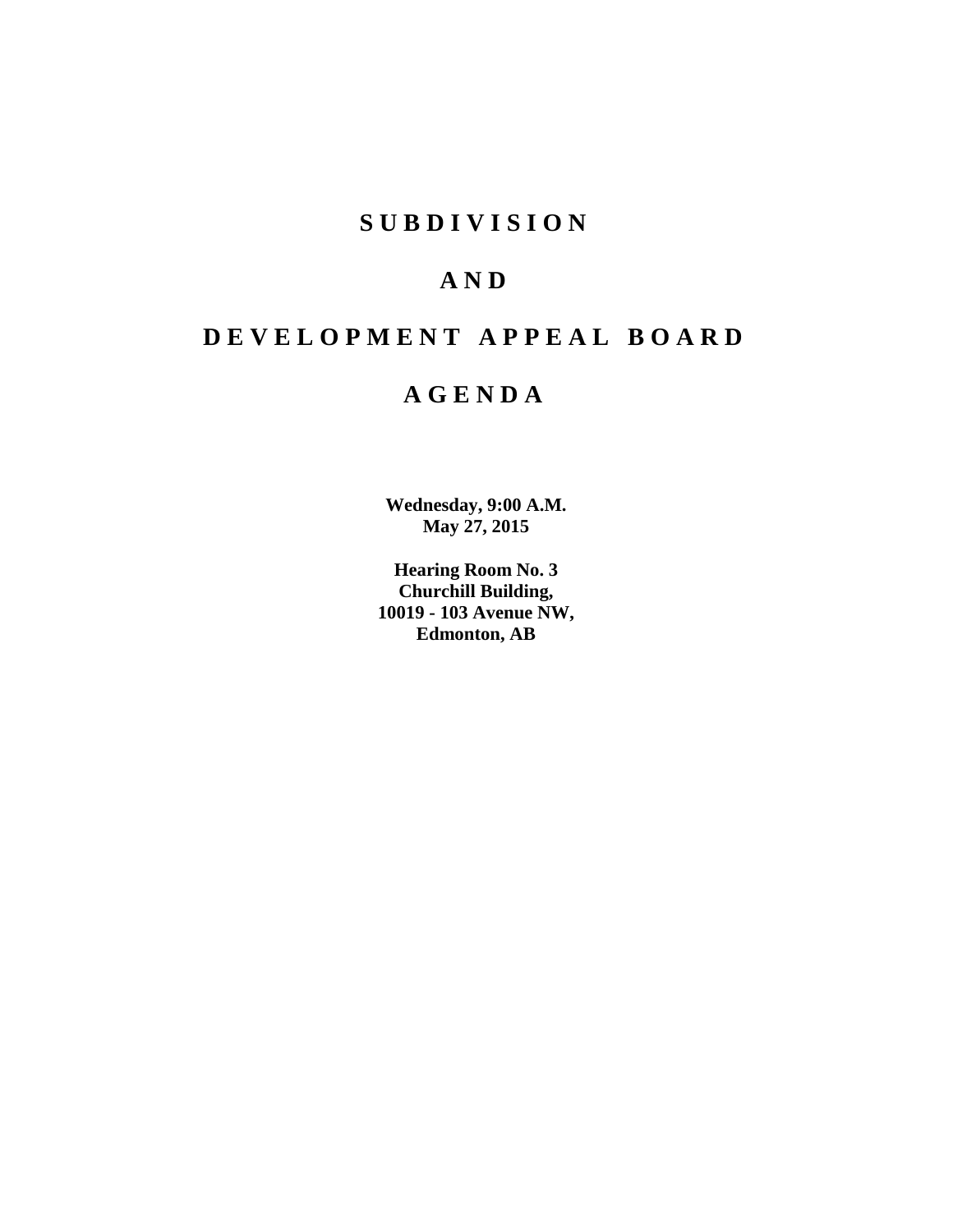## **SUBDIVISION AND DEVELOPMENT APPEAL BOARD HEARING ROOM NO. 3**

|   | 9:00 A.M.                              | SDAB-D-15-100 | To construct a Health Services Use building<br>with an Accessory Public Education Services<br>Use (CASA Centre).              |
|---|----------------------------------------|---------------|-------------------------------------------------------------------------------------------------------------------------------|
|   |                                        |               | 10645 - 63 Avenue NW<br>Project No.: 166819302-001                                                                            |
|   | LUNCH BREAK - 11:30 A.M. TO 12:30 P.M. |               |                                                                                                                               |
| Н | 12:30 P.M.                             | SDAB-D-15-101 | To construct a two Storey Accessory building<br>(Garage Suite on the second floor, Garage on<br>the main floor)               |
|   |                                        |               | 10551 - 127 Street NW<br>Project No.: 165627221-002                                                                           |
|   | <b>NOTE:</b>                           |               | Unless otherwise stated, all references to "Section numbers" refer to<br>the authority under the Edmonton Zoning Bylaw 12800. |

**ITEM I: 9:00 A.M. FILE: SDAB-D-15-100**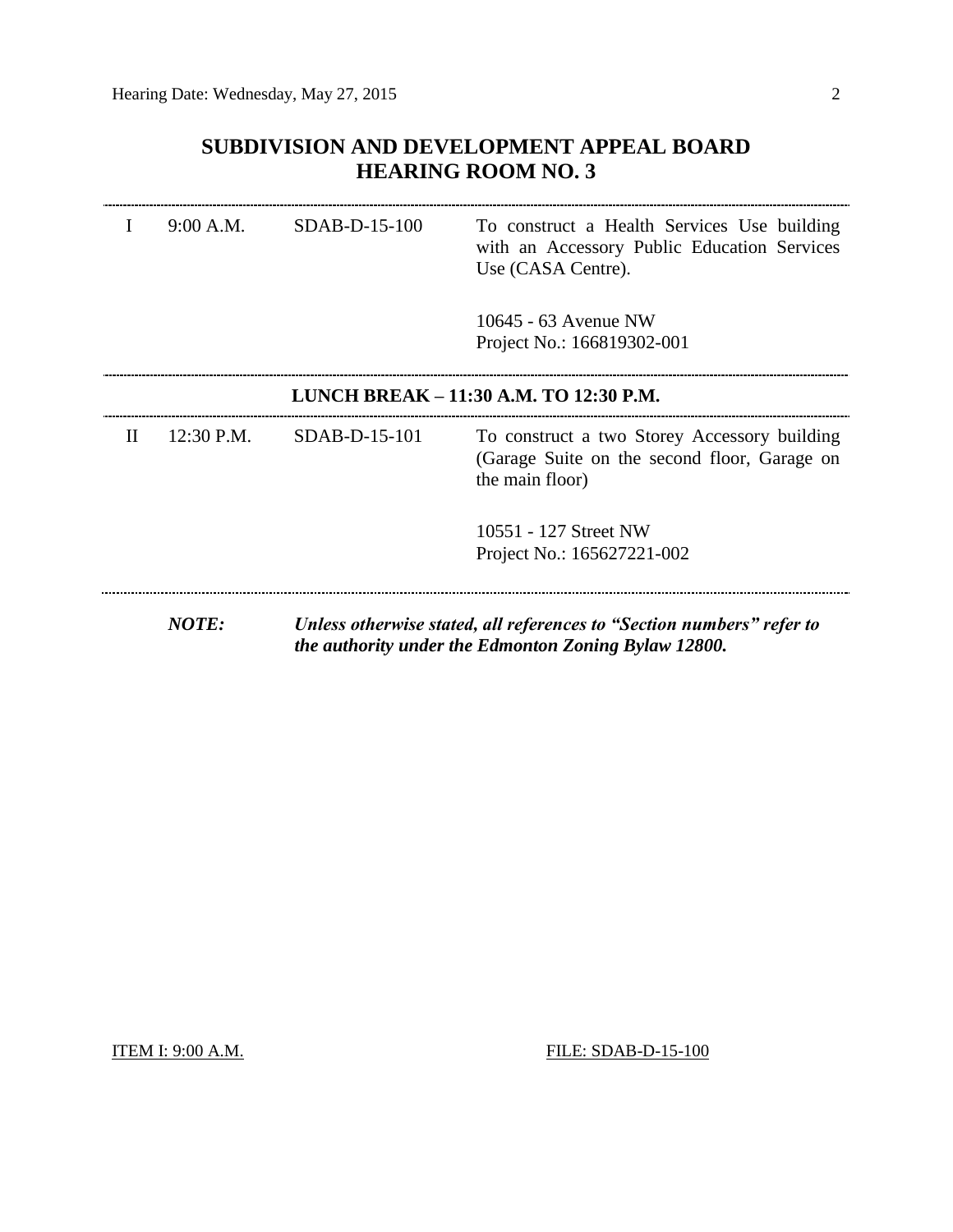Hearing Date: Wednesday, May 27, 2015 3

## AN APPEAL FROM THE DECISION OF THE DEVELOPMENT OFFICER BY AN ADJACENT PROPERTY OWNER

| <b>APPLICATION NO.:</b>                          | 166819302-001                                                                                                    |
|--------------------------------------------------|------------------------------------------------------------------------------------------------------------------|
| <b>APPLICATION TO:</b>                           | To construct a Health Services Use<br>building with an Accessory Public<br>Education Services Use (CASA Centre). |
| <b>DECISION OF THE</b><br>DEVELOPMENT AUTHORITY: | Approved with conditions                                                                                         |
| <b>DECISION DATE:</b>                            | April 17, 2015                                                                                                   |
| <b>DATE OF APPEAL:</b>                           | April 30, 2015                                                                                                   |
| <b>NOTIFICATION PERIOD:</b>                      | April 23, 2015 through May 6, 2015                                                                               |
| <b>RESPONDENT:</b>                               | <b>IBI</b> Group                                                                                                 |
| MUNICIPAL DESCRIPTION<br>OF SUBJECT PROPERTY:    | 10645 - 63 Avenue NW                                                                                             |
| <b>LEGAL DESCRIPTION:</b>                        | Plan 0623343 Blk 24 Lot 10                                                                                       |
| ZONE:                                            | <b>Urban Services Zone</b>                                                                                       |
| <b>OVERLAY:</b>                                  | N/A                                                                                                              |
| <b>STATUTORY PLAN:</b>                           | N/A                                                                                                              |
|                                                  |                                                                                                                  |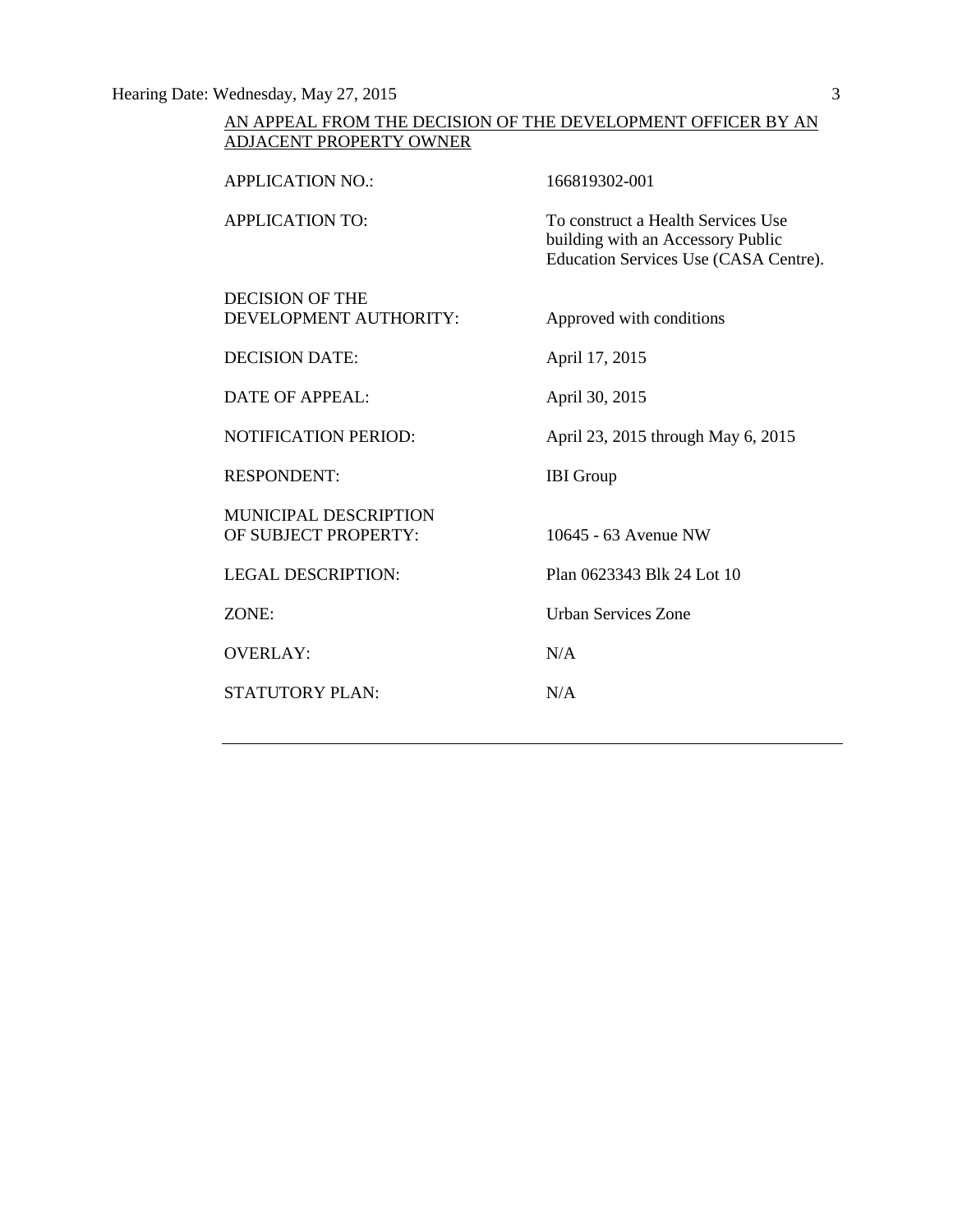#### DEVELOPMENT OFFICER'S DECISION

APPROVED - The proposed development is approved subject to the following conditions:

1) PRIOR TO THE RELEASE OF DRAWINGS FOR BUILDING PERMIT REVIEW, the applicant or property owner shall pay a Lot Grading Fee of \$220.00.

2) PRIOR TO THE RELEASE OF DRAWINGS FOR BUILDING PERMIT REVIEW, the applicant or property owner shall pay a Sanitary Sewer Trunk Charge fee of \$4,535.80. All assessments are based upon information currently available to the City. The SSTC charges are quoted for the calendar year in which the development permit is granted. The final applicable rate is subject to change based on the year in which the payment is collected by the City of Edmonton.

3) Landscaping shall be in accordance to the approved landscape plan, Section 55 and to the satisfaction of the Development Officer. PRIOR TO THE RELEASE OF DRAWINGS FOR BUILDING PERMIT REVIEW, the applicant or property owner shall provide a guaranteed security to ensure that landscaping is provided and maintained for two growing seasons. The Landscape Security may be held for two full years after the landscaping has been completed. This security may take the following forms:

a) cash to a value equal to 100% of the established landscaping costs; or

b) an irrevocable letter of credit having a value equivalent to 100% of the established landscaping costs.

Any letter of credit shall allow for partial draws. If the landscaping is not completed in accordance with the approved Landscape Plan(s) within one growing season after completion of the development or if the landscaping is not well maintained and in a healthy condition two growing seasons after completion of the landscaping, the City may draw on the security for its use absolutely. Reference Section 55.6.

4) The owner must enter into a Municipal Improvement Agreement with the City for the following improvements:

a) construction of the 7.5 m curb return access; located 26 m from the east property line;

b) construction of 28 m drop-off/ layby east of the access to 62 Avenue, including the reconstruction of the 1.5 m concrete sidewalk adjacent to the layby; and

c) hard surfacing of the area between the parking area and the alley driving surface.

The Municipal Improvement Agreement must be signed PRIOR to the release of the drawings for Building Permit review. The Agreement must be signed by the property owner and returned to Transportation Services to the attention of Mohammed Bashar including an irrevocable Letter of Credit in the amount of \$75,000 to cover 100% of construction costs. The Agreement will be forwarded directly to the owner for his signature. Once signed, the owner is required to have a Civil Engineer submit stamped engineering drawings for approval by the Transportation Services.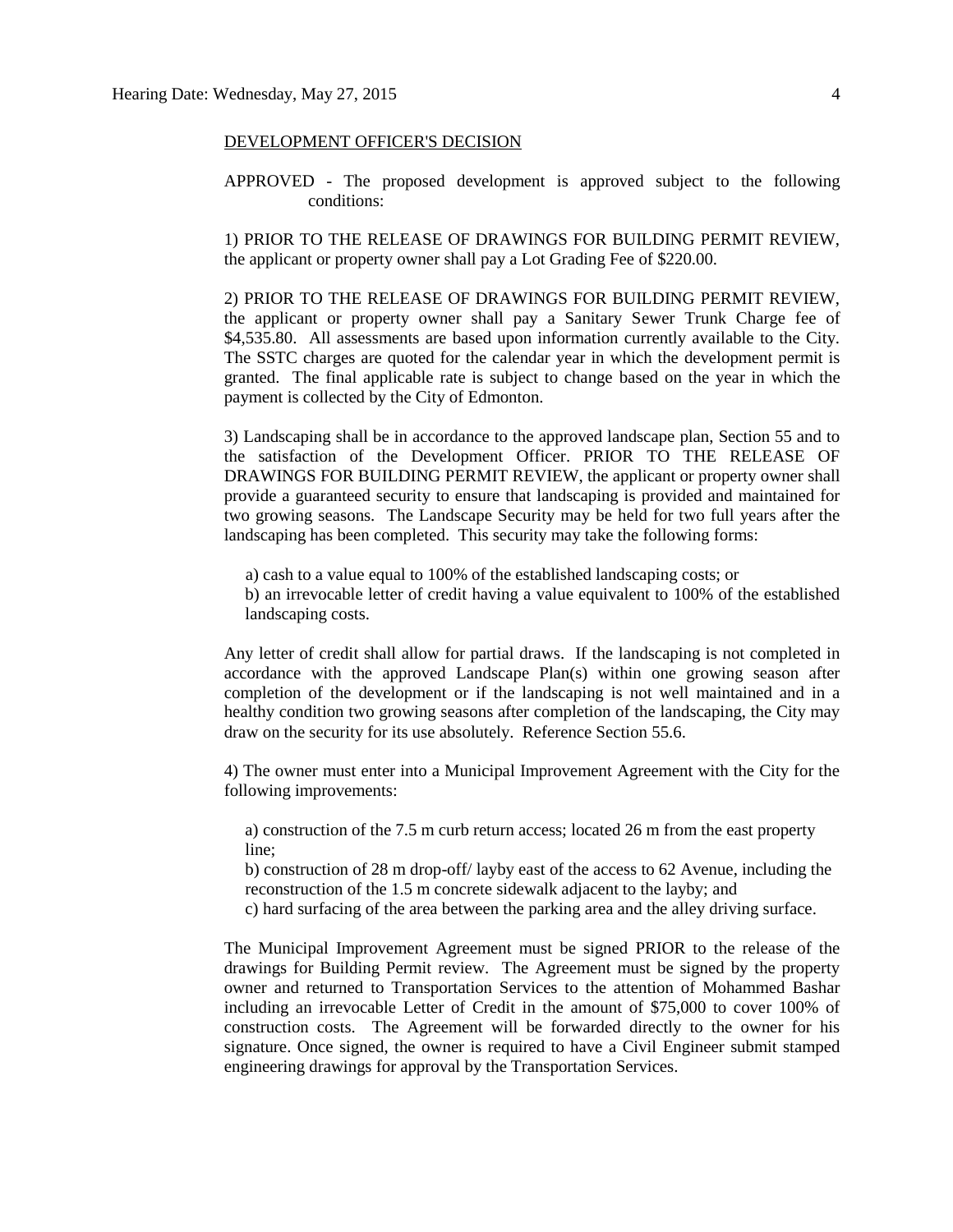#### TRANSPORTATION ADVISEMENTS:

A) The proposed 7.5 m access to 62 Avenue located 26 m from the east property line, is acceptable to Transportation Services and must be constructed as a curb return access including curb ramps.

B) The proposed 28 m drop-off/layby east of the access to 62 Avenue is acceptable to Transportation Services, including the reconstruction of the 1.5 m concrete sidewalk adjacent to the layby as shown on the Enclosure. Detailed design of the loading zone must be to the satisfaction of Transportation Services and will be reviewed with submission of engineering drawings.

C) The area between the parking area and the alley driving surface must be paved to the satisfaction of the Transportation Services, as shown on the Enclosure.

D) There are existing power poles with Telus facilities in the alley that may interfere with access to proposed parking stalls, as shown on the Enclosure. Should relocation of a pole/guy-wire be required, all costs associated with relocation must be borne by the owner/applicant. The applicant should contact Andy Balding (780-412-3520) of EPCOR Distribution & Technologies and Walter Bukkems (780-991-8300) of Telus for more information.

E) There may be utilities within road right-of-way not specified that must be considered during construction. The owner/applicant is responsible for the location of all underground and above ground utilities and maintaining required clearances as specified by the utility companies. Alberta One-Call (1-800-242-3447) and Shaw Cable (1-866- 344-7429; www.digshaw.ca) should be contacted at least two weeks prior to the work beginning to have utilities located. Any costs associated with relocations and/or removals shall be at the expense of the owner/applicant.

F) Any hoarding or construction taking place on road right-of-way requires an OSCAM (On-Street Construction and Maintenance) permit. It should be noted that the hoarding must not damage boulevard trees. The owner or Prime Contractor must apply for an OSCAM online at: http://www.edmonton.ca/bylaws\_licences/licences\_permits/oscampermit-request.aspx

G) Any alley, sidewalk, or boulevard damage occurring as a result of construction traffic must be restored to the satisfaction of Transportation Services, as per Section 15.5(f) of the Zoning Bylaw. The alley, sidewalks and boulevard will be inspected by Transportation Services prior to construction, and again once construction is complete. All expenses incurred for repair are to be borne by the owner.

H) Transportation Services does not have an objection to an on-street loading zone within the passenger drop off layby. For further information, the applicant must contact George Gortva (780-496-2671) of Transportation Operations to coordinate this on-street operation.

5) All outdoor trash collection areas shall be located and screened to the satisfaction of the Development Officer in accordance with Sections  $55(4)$  &  $(5)$  of the Edmonton Zoning Bylaw.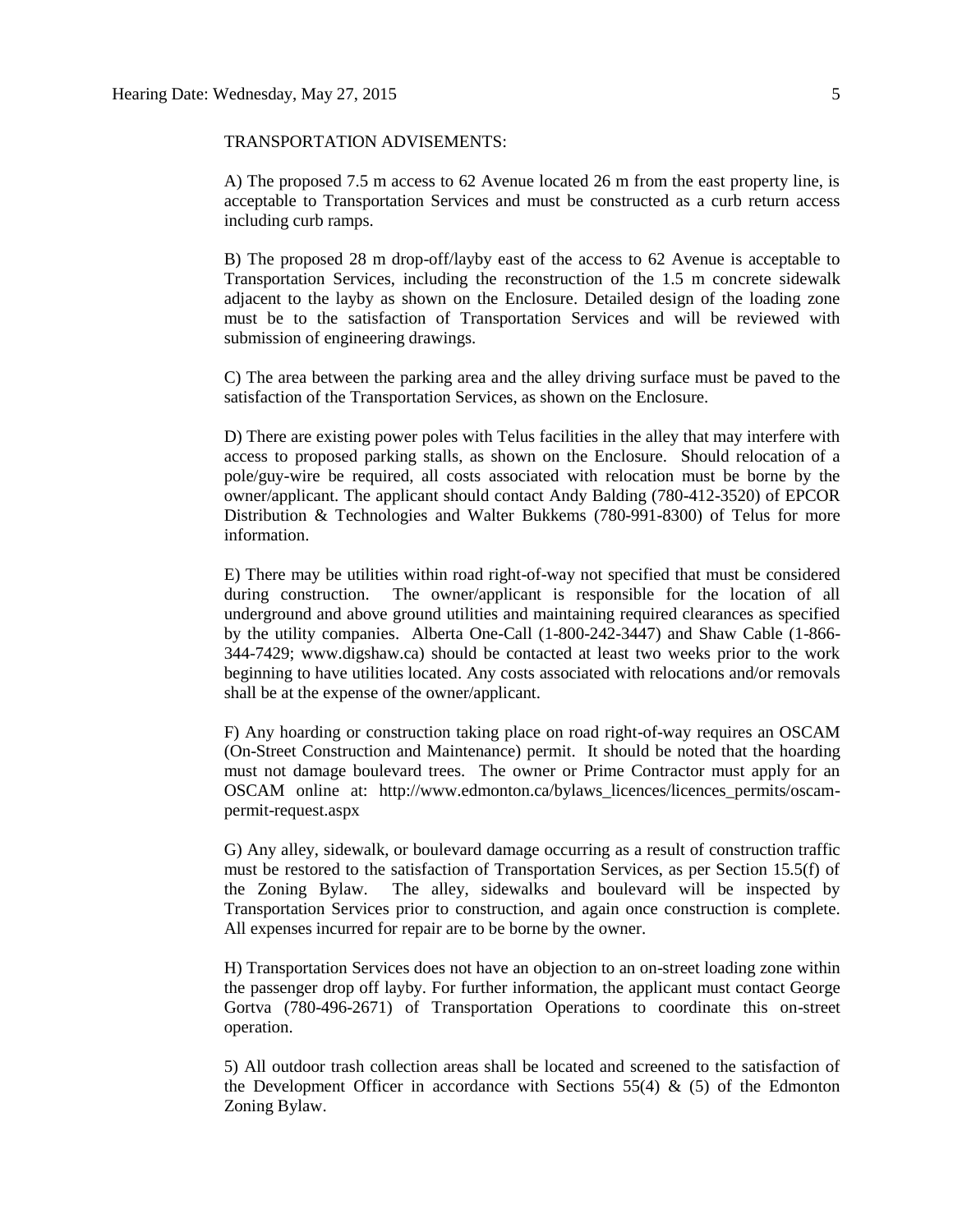7) All access locations and curb crossings shall have the approval of the City Transportation and Streets Department prior to the start of construction in accordance with Section 53(1) of the Edmonton Zoning Bylaw.

8) The off-street parking, loading and unloading (including aisles or driveways) shall be hardsurfaced, curbed, drained and maintained in accordance to Section 54.6 of the Edmonton Zoning Bylaw.

9) Bicycle parking shall be provided in accordance to Section 54.3 and to the satisfaction of the Development Officer.

10) Any outdoor lighting for any development shall be located and arranged so that no direct rays of light are directed at any adjoining properties, or interfere with the effectiveness of any traffic control devices in accordance with Section 51 of the Edmonton Zoning Bylaw.

#### NOTES:

1) An approved Development Permit means that the proposed development has been reviewed only against the provisions of the Edmonton Zoning Bylaw. It does not remove obligations to conform with other legislation, bylaws or land title instruments such as the Municipal Government Act, the ERCB Directive 079, the Edmonton Safety Codes Permit Bylaw or any caveats, covenants or easements that might be attached to the Site.

2) The Development Permit shall not be valid unless and until the conditions of approval, save those of a continuing nature, have been fulfilled; and no notice of appeal from such approval has been served on the Subdivision and Development Appeal Board within the time period specified in subsection 21.1 (Ref. Section 17.1).

3) Signs require separate Development Applications.

4) The City of Edmonton does not conduct independent environmental checks of land within the City. If you are concerned about the suitability of this property for any purpose, you should conduct your own tests and reviews. The City of Edmonton, in issuing this Development Permit, makes no representations and offers no warranties as to the suitability of the property for any purpose or as to the presence or absence of any environmental contaminants on the property.

5) A Building Permit is Required for any construction or change in use of a building. For a building permit, and prior to the Plans Examination review, you require construction drawings and the payment of fees. Please contact the 311 Call Centre for further information.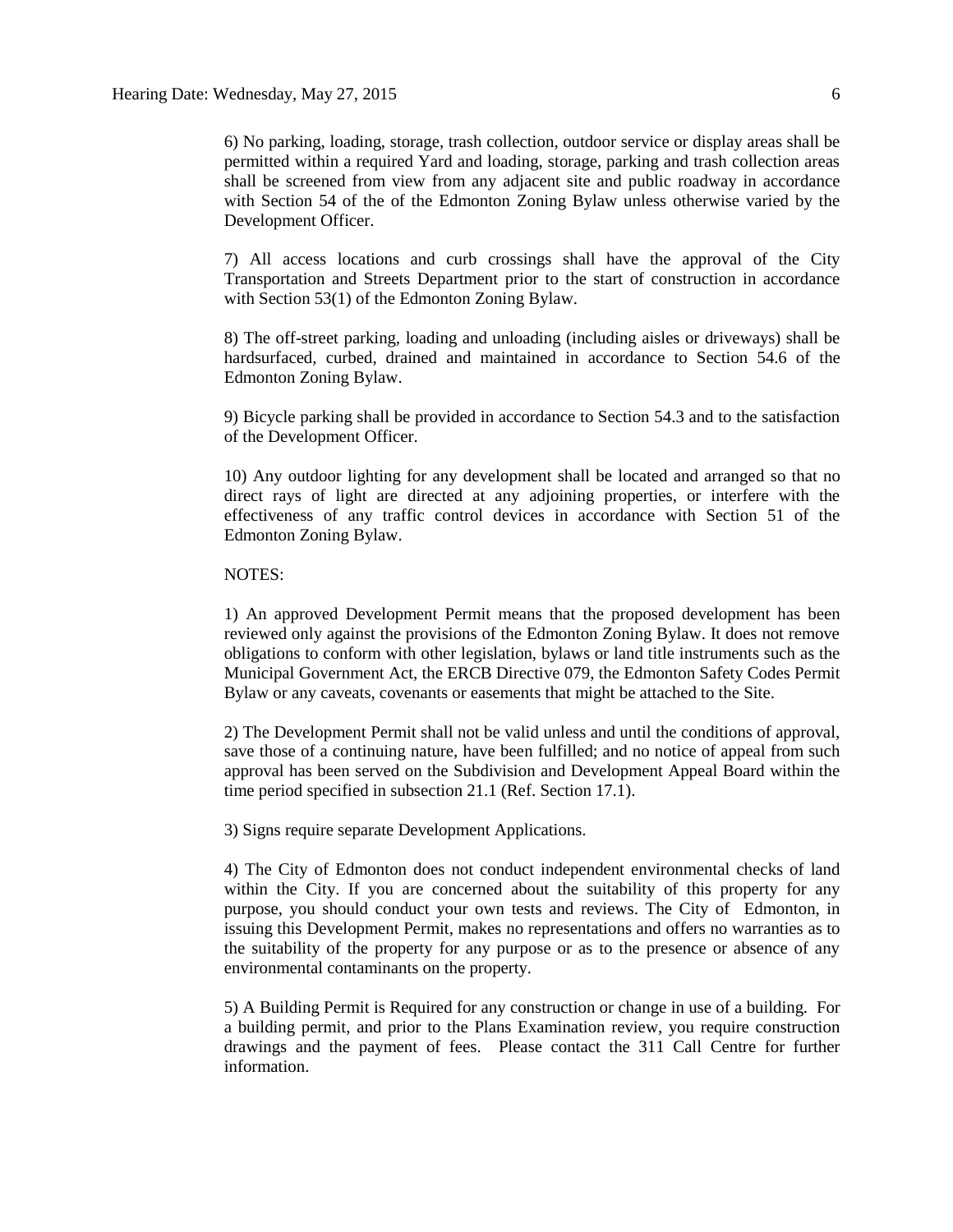6) This Development Permit is not a Business License. A separate application must be made for a Business License.

#### **VARIANCES:**

Section 54.2, Schedule 1 and relaxed - To reduce the number of required vehicular and drop-off parking spaces from 109 to 73 spaces.

Section 54.5, Schedule 4 and relaxed - To reduce the number of required on-site passenger drop-off parking spaces from 5 to 1 space.

Section 55.4(1) relaxed - To relax the restrictions prohibiting parking and paving within a required setback in order to accommodate the proposed parking lot adjacent to the existing lane way.

Section 55.4(7 a and b) relaxed - To reduce the minimum number of required trees and shrubs within the required setbacks from 77 trees and 132 shrubs to 46 trees and 101 shrubs (Difference of 31 trees and 31 shrubs).

Note: A variance was granted for this Development Permit pursuant to Sections 11.3 and 11.4. Subject to the right of appeal the permit is NOT VALID until the required Notification Period expires (date noted below) in accordance with Sections 21.1 and 17.1.

#### APPELLANT'S SUBMISSION

I object to all four variances that have been granted for this development. Three of the four variances are related to parking.

- 1) Reducing the number of required vehicular and drop-off parking spaces from 109 to 73.
- 2) Reducing the number of required on-site passenger drop off parking spaces from 5 to 1.
- 3) Relaxing the restrictions prohibiting parking and paving within a required setback in order to accommodate the proposed parking lot adjacent to the existing laneway.

Below is a partial list of the reasons I object to these the parking related variances:

- 1) During a community consultation meeting, representatives from the CASA center and the architects for this project assured me and my neighbors that they would not be applying for a development variance on parking. Instead, they committed to designing the new facility to accommodate the increased number of staff and patients by including sufficient parking.
- 2) I and several other members of the community who live in close proximity to the development have already expressed concerns to the CASA center owners and architects regarding parking. I strongly believe that the center can easily be designed to provide sufficient parking without having to rely on variances. And since the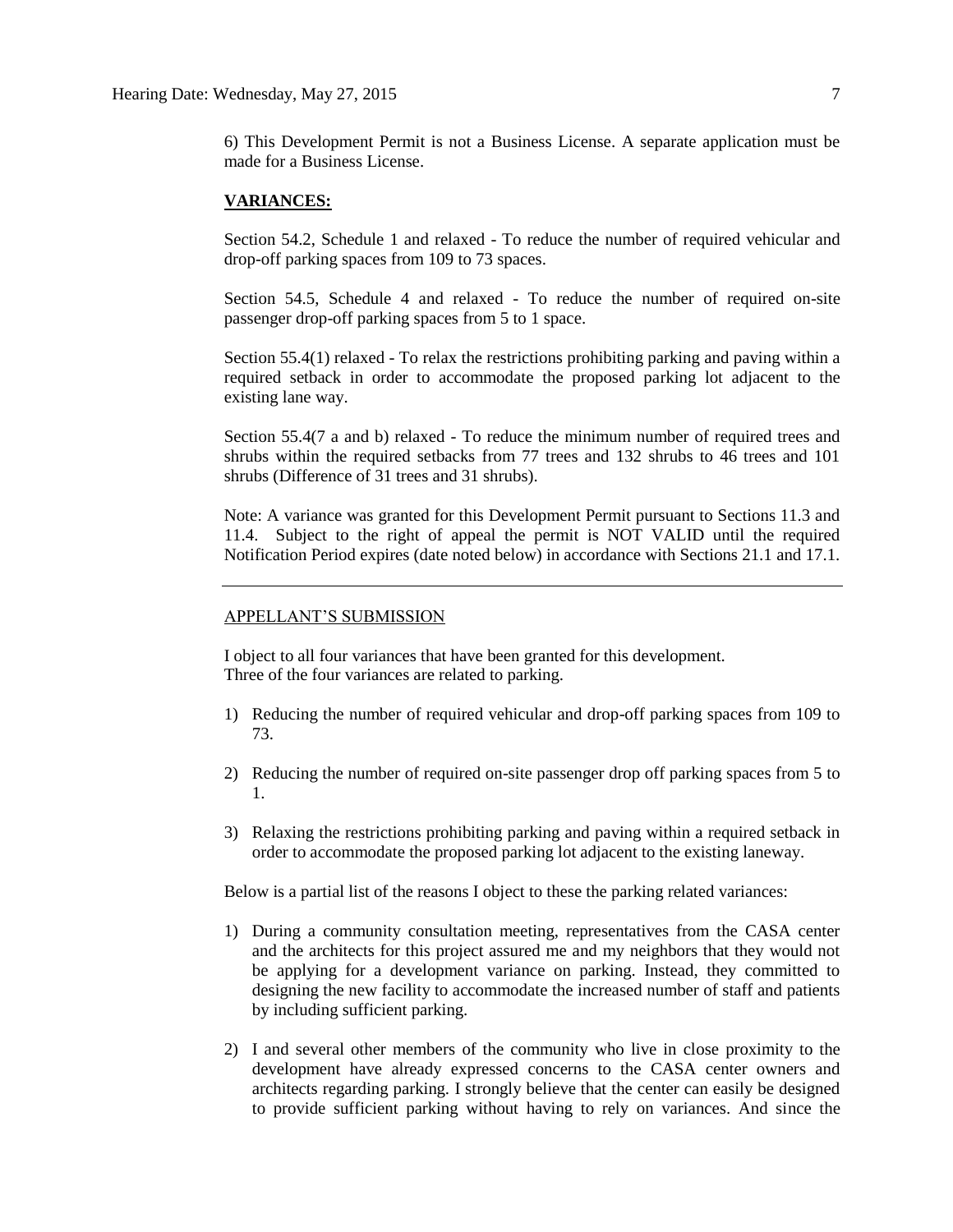owners and architects already committed to following the development rules, they should be accountable to their commitments.

The fourth variance is related to reducing the number of required trees and shrubs. Below is a partial list of the reasons I object to this variance:

- 1) During a community consultation meeting, representatives from the CASA center and the architects for this project assured me and my neighbors that they would be planting the required number of new trees and shrubs to comply with development rules.
- 2) All of the existing trees and shrubs were killed as part of the recent demolition process, so it is important for the developers to plant new trees and shrubs in compliance with the development rules.
- 3) From an environmental perspective, it is irresponsible to try and plant fewer trees and shrubs than what is outlined in the development rules. There is more than enough room on this site to accommodate the required number of trees and shrubs.

#### SUBDIVISION AND DEVELOPMENT APPEAL BOARD OFFICER'S COMMENTS

**Health Services** is a Discretionary Use in the US Urban Services Zone, Section 510.3(8).

Under Section 7.4(24), **Health Services** means development used for the provision of physical and mental Health Services on an out-patient basis. Services may be of a preventive, diagnostic, treatment, therapeutic, rehabilitative, or counseling nature. Typical Uses include medical and dental offices, health clinics and counseling services.

**Public Education Services** is a Permitted Use in the US Urban Services Zone, Section 510.2(5).

Under Section 7.8(10), **Public Education Services** means development which is publicly supported or subsidized involving public assembly for educational, training or instruction purposes, and includes the administration offices required for the provision of such services on the same Site. This Use Class includes public and separate schools, community colleges, universities, and technical and vocational schools, and their administrative offices. This Use Class does not include Private Education Services and Commercial Schools.

This application was approved by the Development Officer subject to conditions.

Pursuant to Section 11.3 and 11.4 and subject to the right of appeal to the Subdivision and Development Appeal Board, Section 21.1, the Development Officer granted the following variances:

Section  $54.1(2)(h)$  states In the case of the multiple Use of a Site, the Development Officer shall calculate the vehicular parking, Bicycle Parking and total off-street loading requirement for each individual Use and the total shall be deemed to be the required vehicular parking, Bicycle Parking or off-street loading for the Site, unless the applicant can demonstrate that there is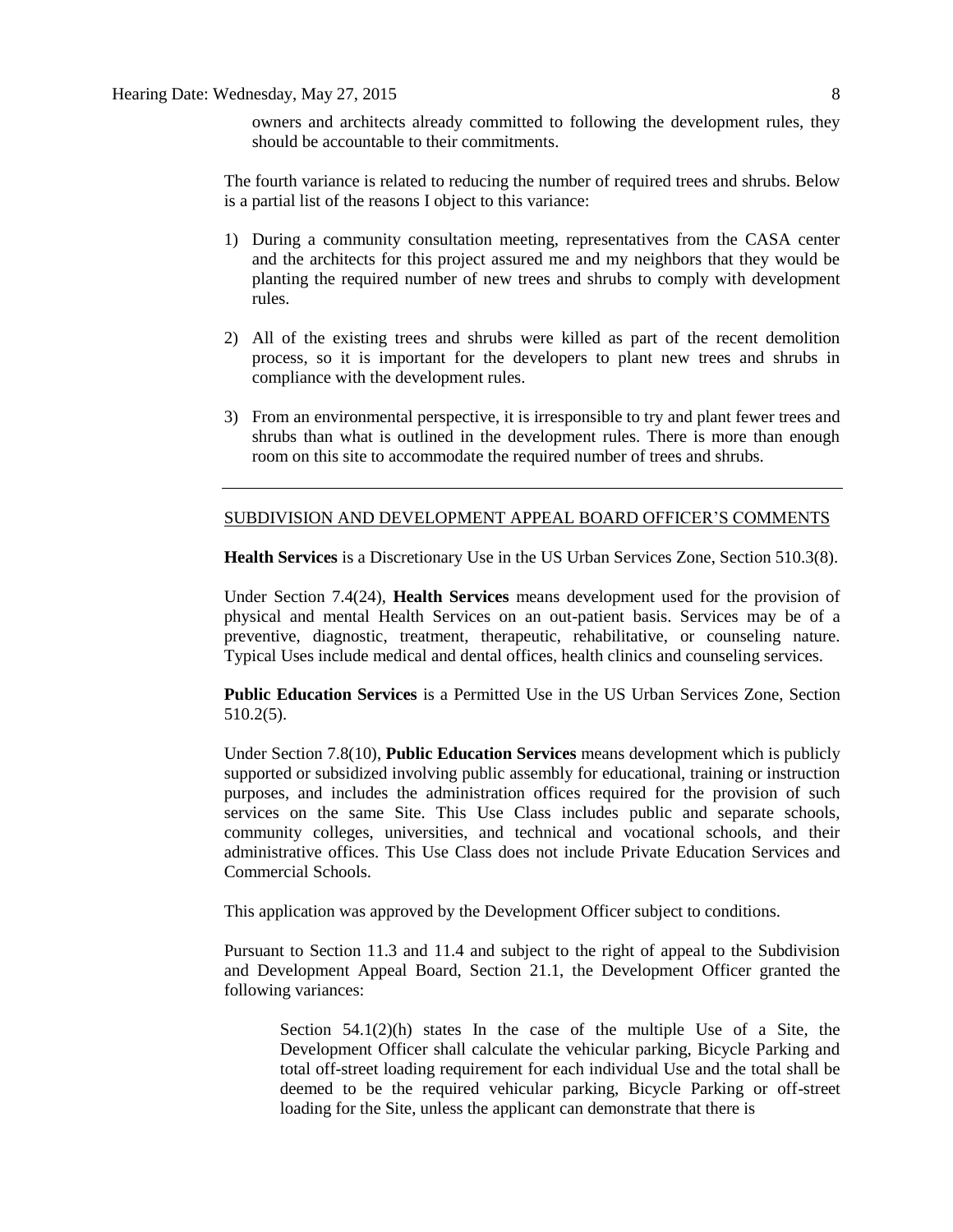Section 54.2, Schedule  $1(A)(19)$  states the minimum number of parking spaces required for Health Services is 1 parking space per 22.2 square metres of Floor Area.

Section 54.2, Schedule  $1(A)(33)$  states the minimum number of parking spaces required for conversions of existing Public or Private Elementary, Junior High and High Schools to any other Public or Private Education Service is 1.4 parking spaces for each classroom, plus 1 parking space for every 12 students.

#### **The Development Officer determined the number of required vehicular and parking spaces is 109. The proposed development provides 73 parking spaces, which is deficient by 36 parking spaces.**

Section 54.5, Schedule 4(1) states the total number of drop-off spaces required for Elementary or Junior High School is 3 spaces per 100 students, but in no case less than 5 spaces.

Section 54.5, Schedule 4(1) states the total number of drop-off spaces required for High School is 1.5 spaces per 100 students, but in no case less than 5 spaces.

**The Development Officer determined the number of required on-site passenger drop-off parking spaces is 5. The proposed development provides 1 on-site drop-off parking space, which is deficient by 4 on-site drop-off parking spaces.**

Section 55.4(1) states all open space including Front Yards, Rear Yards, Side Yards and Yards, at grade Amenity Areas, Private Outdoor Amenity Areas, Setback areas and Separation Spaces shall be landscaped with trees, shrubs, flower beds, grass, ground cover or suitable decorative hardsurfacing, in accordance with the Landscape Plan submitted pursuant to subsection 55.3 and approved by the Development Officer. This requirement shall not apply to those areas designated for parking and circulation, which shall be landscaped in accordance with subsection 55.8 of this Bylaw. The Development Officer may require Landscaping of areas within a Site that are intended for future development if, in the opinion of the Development Officer, the lack of Landscaping creates a potential negative visual impact, given the visibility of these areas from adjacent properties and public roadways.

### **The Development Officer determined Setback areas shall be landscaped. The proposed development provides parking and paving within a required Setback.**

Section 55.4(7) states for development consisting of Non-residential Use Classes, the number of trees and shrubs provided shall be determined on the basis of the following: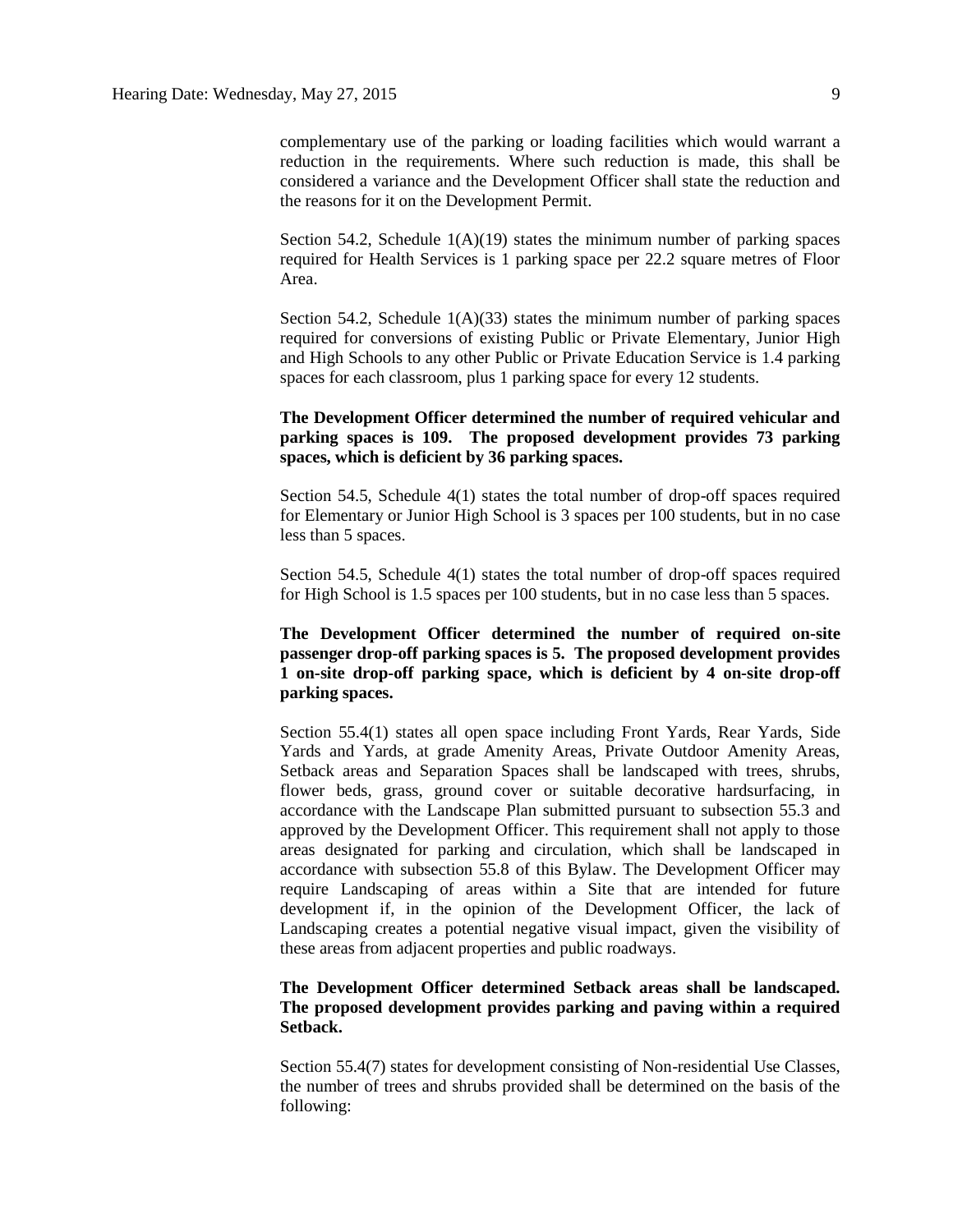- a. one tree for each 25 square metres and one shrub for each 15 square metres of Setback at grade; and
- b. one tree for each 20 square metres and one shrub for each 10 square metres of required parking area islands. In no case shall there be less than one tree per required parking area island.

#### **The Development Officer determined 77 trees and 132 shrubs are required. The proposed development provides 46 trees and 101 shrubs, which is deficient by 31 trees and 31 shrubs.**

The decision of approval by the Development Officer has been appealed by an adjacent property owner located at 10664 - 62 Avenue.

Under Section 6.1(2), **Accessory** means, when used to describe a Use or building, a Use or building naturally or normally incidental, subordinate, and devoted to the principal Use or building, and located on the same lot or Site.

Under Section 6.1(34), **Floor Area** means the total Floor Area of the building or structure, contained within the outside surface of the exterior and Basement walls, provided that in the case of a wall containing windows, the glazing line of windows may be used.

Under Section 6.1(88), **Setback** means the distance that a development or a specified portion of it, must be set back from a property line. A Setback is not a Yard, Amenity Space, or Separation Space.

Section 510.1 states the purpose of the US Urban Services Zone is to provide for publicly and privately owned facilities of an institutional or community service nature.

#### NOTICE TO APPLICANT/APPELLANT

Provincial legislation requires that the Subdivision and Development Appeal Board issue its official decision in writing within fifteen days of the conclusion of the hearing. Bylaw No. 11136 requires that a verbal announcement of the Board's decision shall be made at the conclusion of the hearing of an appeal, but the verbal decision is not final nor binding on the Board until the decision has been given in writing in accordance with the Municipal Government Act.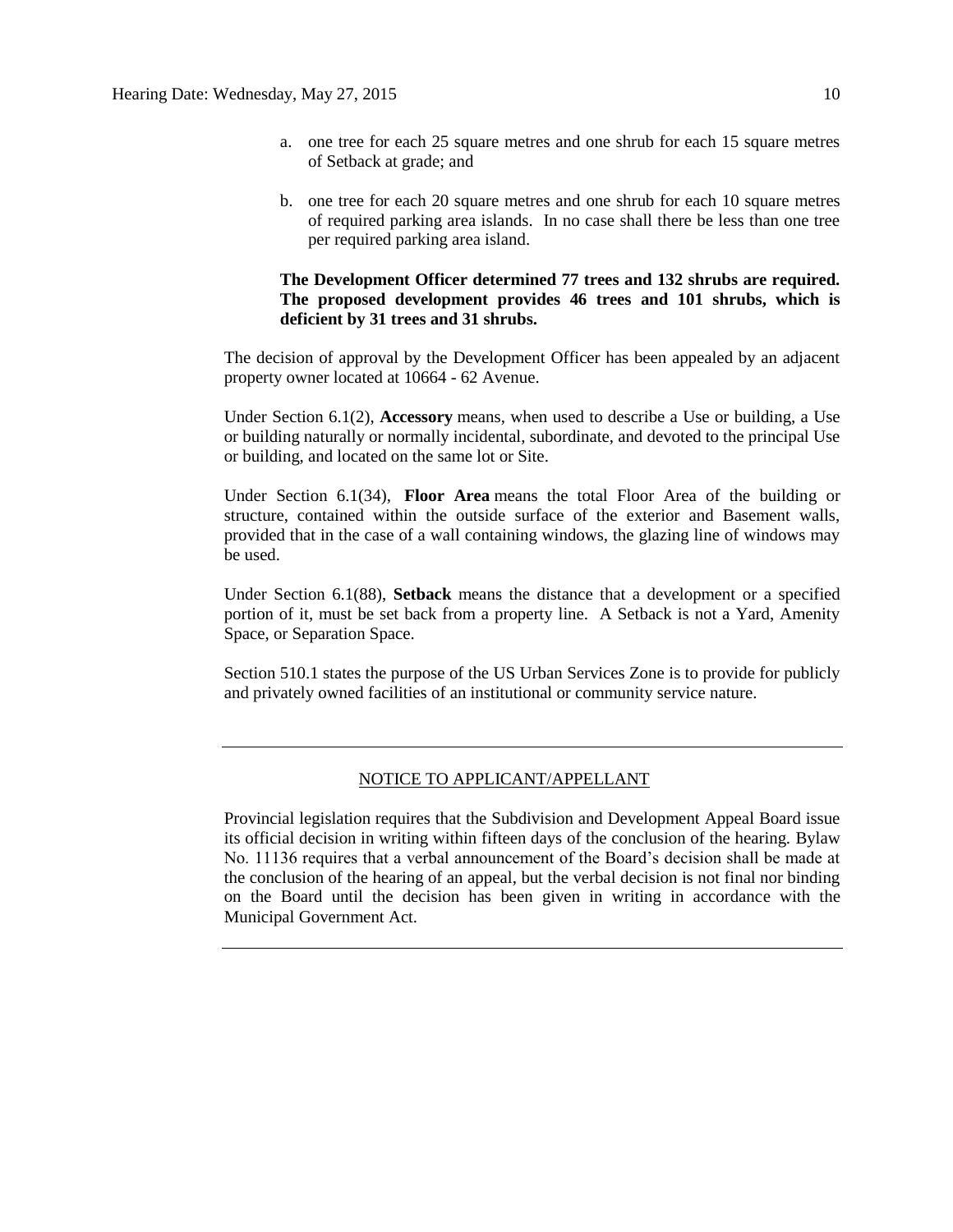



Site Location **Communist Contract Prime: SDAB-D-15-100** 

N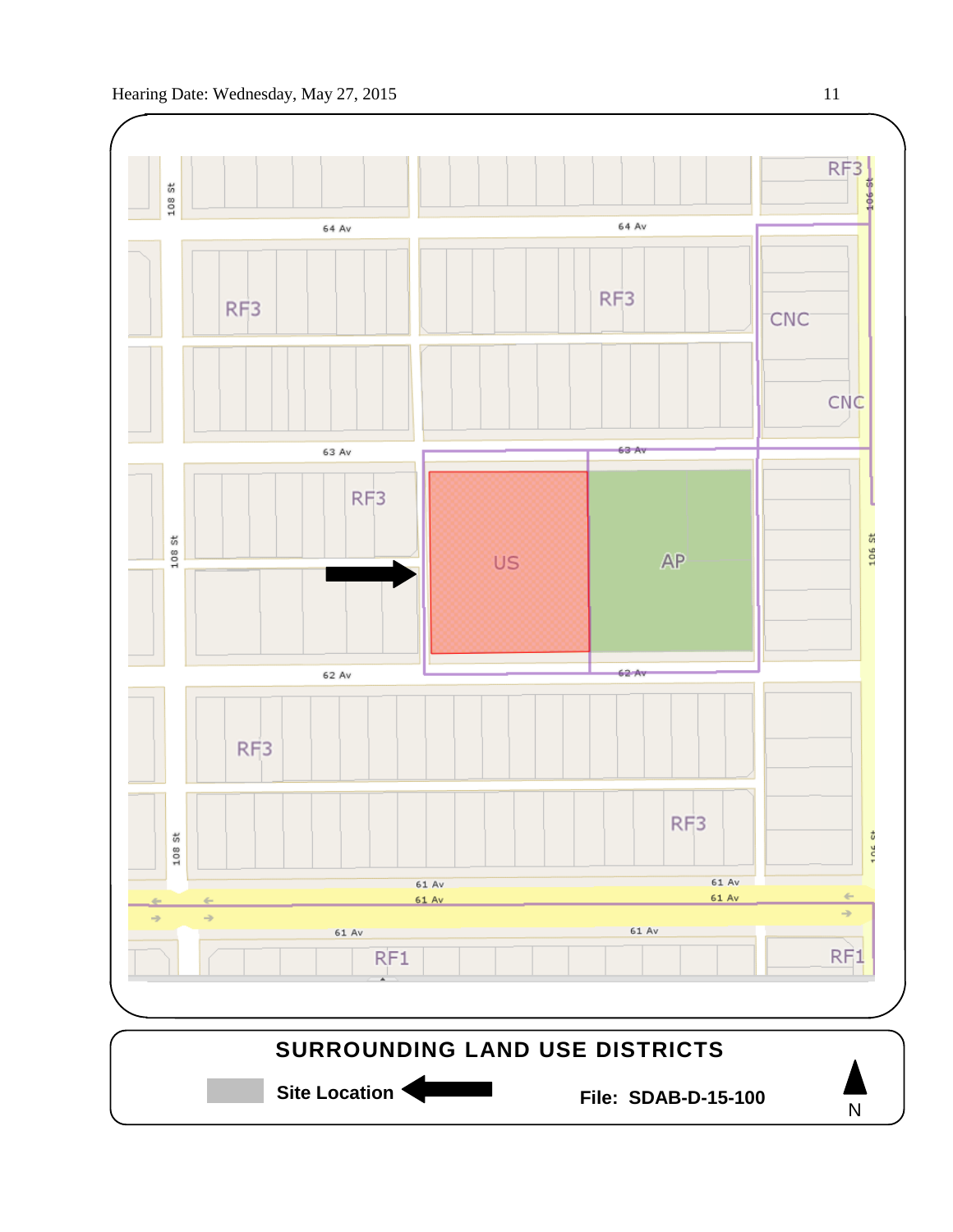## **ITEM II: 12:30 P.M.** FILE: SDAB-D-15-101

## AN APPEAL FROM THE DECISION OF THE DEVELOPMENT OFFICER BY AN ADJACENT PROPERTY OWNER

| <b>APPLICATION NO.:</b>                       | 165627221-002                                                                                                   |
|-----------------------------------------------|-----------------------------------------------------------------------------------------------------------------|
| <b>APPLICATION TO:</b>                        | To construct a two Storey Accessory<br>building (Garage Suite on the second<br>floor, Garage on the main floor) |
| DECISION OF THE<br>DEVELOPMENT AUTHORITY:     | Approved with conditions                                                                                        |
| <b>DECISION DATE:</b>                         | April 17, 2015                                                                                                  |
| DATE OF APPEAL:                               | May 4, 2015                                                                                                     |
| <b>NOTIFICATION PERIOD:</b>                   | April 23, 2015 through May 6, 2015                                                                              |
| <b>RESPONDENT:</b>                            | Engelman Construction Ltd.                                                                                      |
| MUNICIPAL DESCRIPTION<br>OF SUBJECT PROPERTY: | 10551 - 127 Street NW                                                                                           |
| <b>LEGAL DESCRIPTION:</b>                     | Plan 1424449 Blk 50 Lot 21                                                                                      |
| ZONE:                                         | RF3 Small Scale Infill Development Zone                                                                         |
| <b>OVERLAY:</b>                               | Mature Neighbourhood Overlay                                                                                    |
| <b>STATUTORY PLAN:</b>                        | N/A                                                                                                             |
|                                               |                                                                                                                 |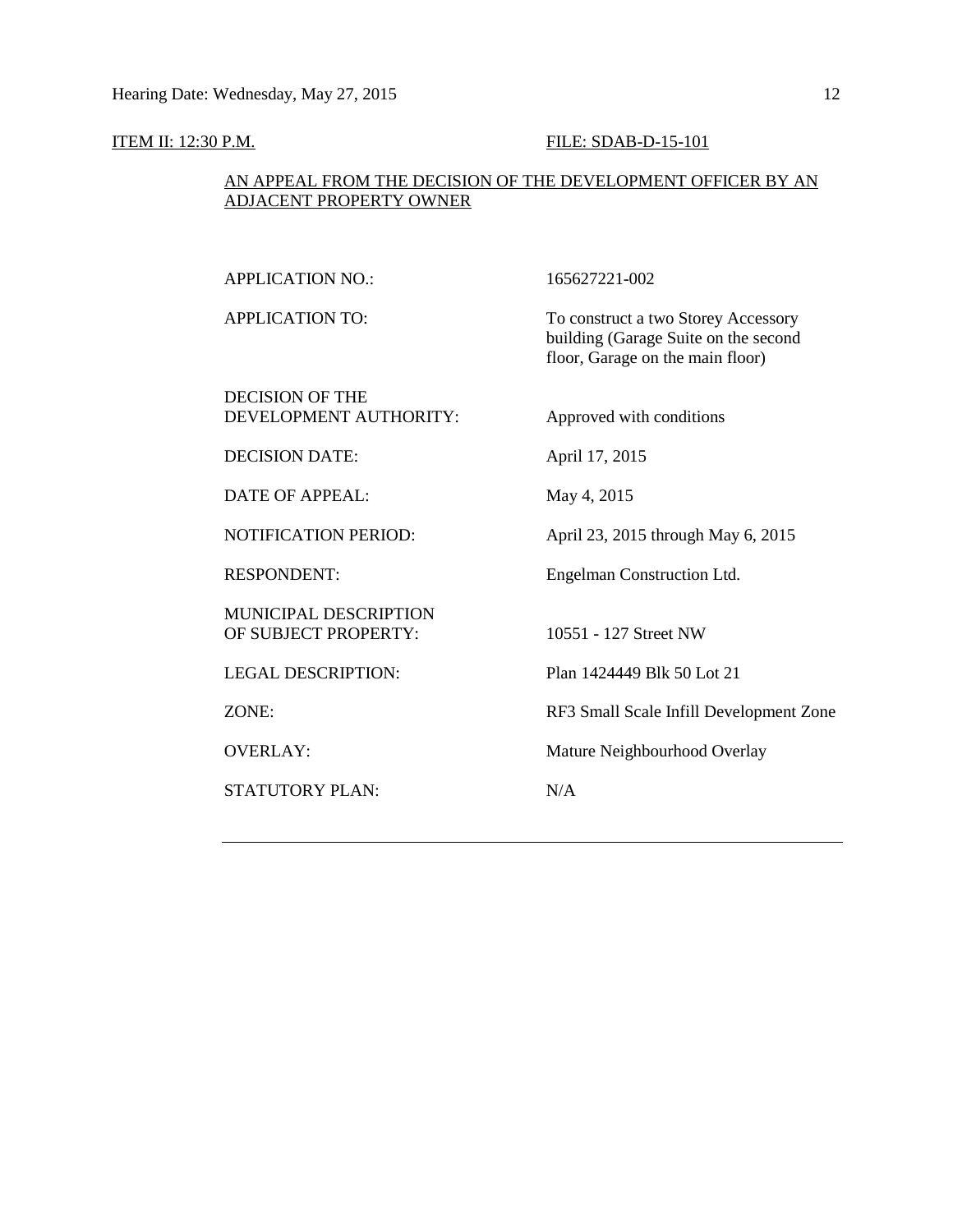#### DEVELOPMENT OFFICER'S DECISION

APPROVED - The proposed development is approved subject to the following conditions:

A variance was granted for this Development Permit pursuant to Sections 11.3 and 11.4. Subject to the right of appeal the permit is NOT VALID until the required Notification Period expires (date noted below) in accordance with Sections 21.1 and 17.1.

PRIOR TO THE RELEASE OF DRAWINGS TO THE BUIDLING DEPARTMENT the applicant/owner must pay notification fees of \$100.00 by calling 780 442 5054.

This Development Permit authorizes the development of a construct a two storey accessory building (Garage Suite on the second floor, Garage on the main floor). The development shall be constructed in accordance with the stamped and approved drawings.

Garage Suite has a roof slope of less than 4/12 (18.4 degrees).

- The maximum Height of the Garage Suite shall be 5.5 m or up to 1.5m greater than the Height of the principal Dwelling as constructed at the time of the Development Permit Application, as per the definition of Section 6.1(49)(Reference Section 87.2.a.ii)

Platform Structures greater than 1.0 m above Grade shall provide privacy screening to the satisfaction of the Development Officer to prevent visual intrusion into adjacent properties.

Only one of a Secondary Suite or a Garage Suite may be developed in conjunction with a principal Dwelling. (Reference Section 87.11)

Notwithstanding the definition of Household within this Bylaw, the number of unrelated persons occupying a Garage Suite or Garden Suite shall not exceed three. (Reference Section 87.12)

A Garage Suite or Garden Suite shall not be allowed within the same Site containing a Group Home or Limited Group Home, or a Major Home Based Business and an associated principal Dwelling, unless the Garage Suite or Garden Suite is an integral part of a Bed and Breakfast Operation in the case of a Major Home Based Business. (Reference Section 87.13)

A Garage Suite or Garden Suite shall not be subject to separation from the principal Dwelling through a condominium conversion or subdivision. (Reference Section 87.15)

1 parking space per 2 Sleeping Units shall be provided in addition to the parking requirements for the primary Dwelling. Tandem Parking is allowed for Secondary Suites and Garage Suites. (Reference Section 54.2.2)

Note: An approved Development Permit means that the proposed development has been reviewed only against the provisions of the Edmonton Zoning Bylaw. It does not remove obligations to conform with other legislation, bylaws or land title instruments such as the Municipal Government Act, the ERCB Directive 079, the Edmonton Safety Codes Permit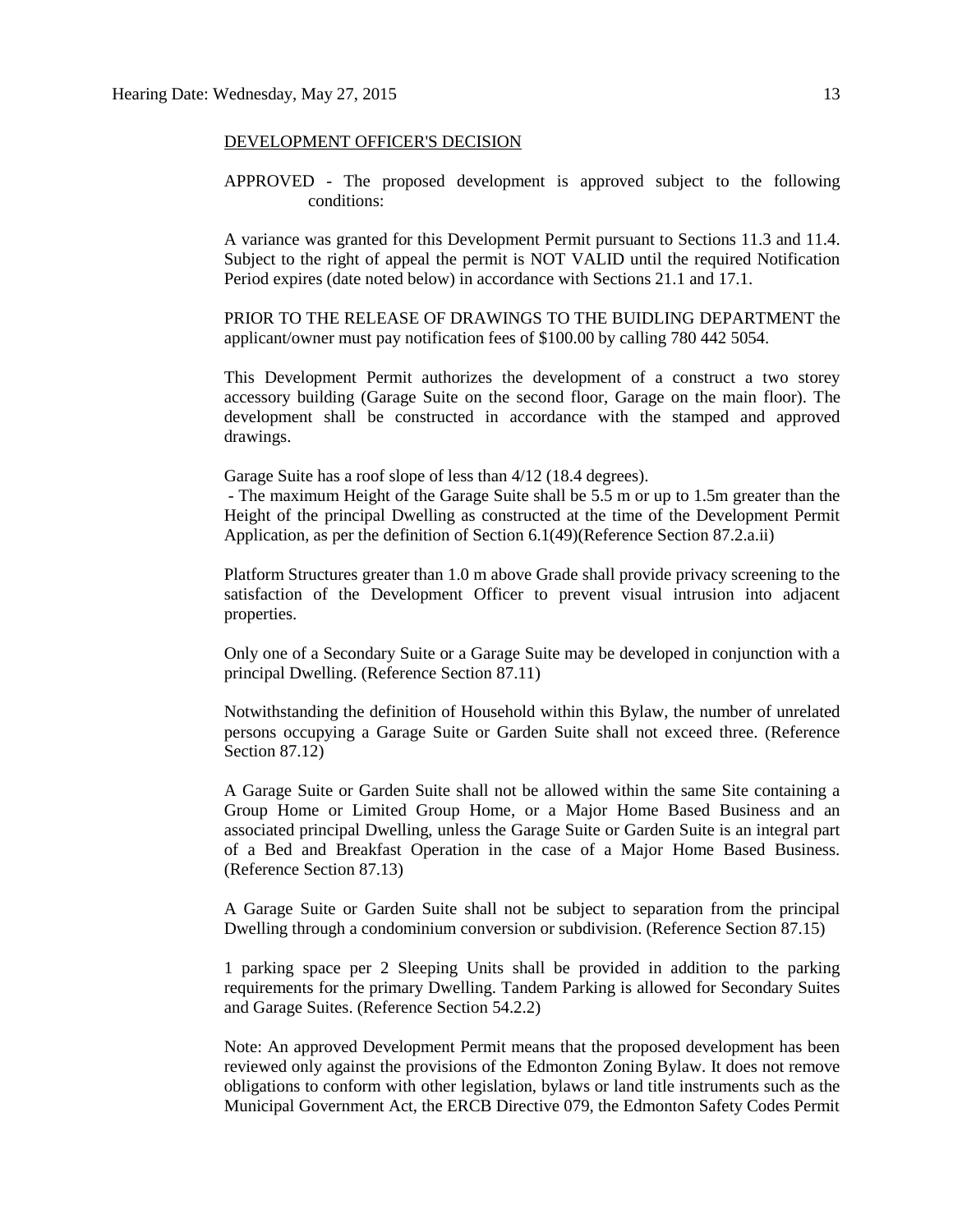Bylaw or any caveats, covenants or easements that might be attached to the Site(Reference Section 5.2)

Note: The applicant is advised to contact a Safety Codes Officer at 496-3100 to determine if the structure would require modification to comply with the Alberta Building Code for the use of a Secondary Suite.

Note: A Building Permit is required for any construction or change in use of a building. For a Building Permit, and prior to the Plans Examination review, you require construction drawings and the payment of fees.

#### **VARIANCES:**

In the opinion of the Development Officer, the variances granted in this application and noted below will not unduly interfere with the amenities of the neighbourhood, nor materially interfere with or affect the use, enjoyment or value of neighbouring properties. (Section 11.3)

Subject to the right of appeal. (Reference Section 21(1))

1. Section 87 (1(a)): Garage Suite (above Grade): the minimum Site area shall be 400 m2 Required: 400 m2 Provided: 323.68 m2 Deficient by: 76.32 m2

Variance: Reduce the minimum site area for garage suite above grade from 400 m2 to 323.68 m2. Section 87(1(a))

2. Section 87 (6(c)): The minimum Side Setback shall be: on a corner Site where a Garage Suite or Garden Suite abuts a flanking public roadway, other than a Lane, the minimum Side Setback shall not be less than that provided for the principal structure. Required: 1.22 m Provided: 0.9 m Deficient by: 0.3 m

Variance: Reduce the flanking side setback for the Garage Suite from 1.22 m to 0.9 m. Section  $87(6(c))$ 

3. Section 54.2 (2): 1 parking space per 2 Sleeping Units in addition to the parking requirements for primary Dwelling Minimum required: 3 parking stalls Proposed: 2 parking stalls Deficient by: 1 parking stall

Variance: Reduce the required number of parking stalls from 3 to 2. Section 54.2(2):

#### APPELLANT'S SUBMISSION

We wish to appeal the variances granted under this development permit. We believe that allowing for an above grade garage suite on this site is an over development of the site.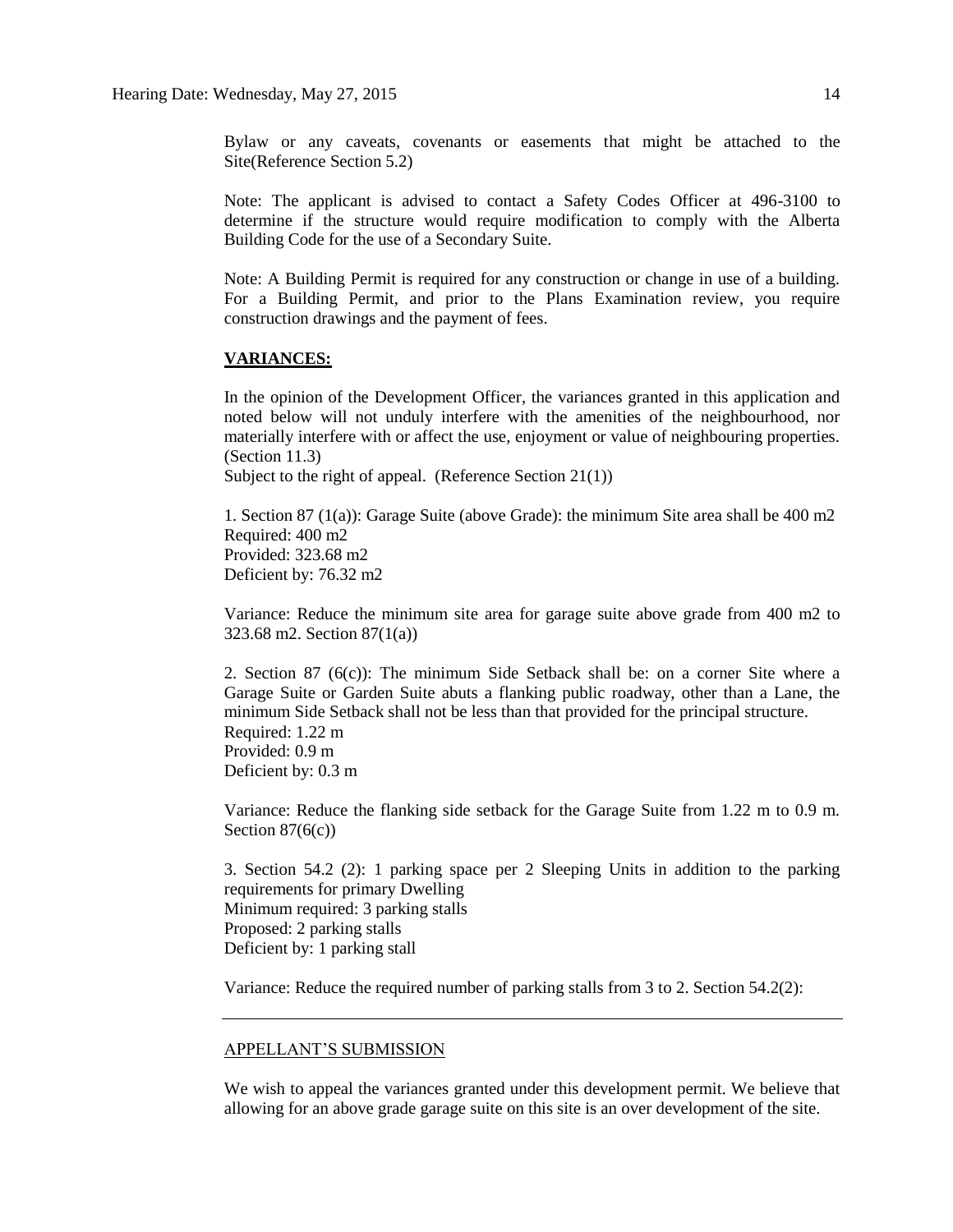Recent changes to the Edmonton Zoning Bylaw put forward by the City Administration and approved by Council allow 15.24 m (50 ft.) wide lots to be subdivided to a min. of 7.6 m (25 ft.). They also approved a reduction in the min. Site area required for a Site on which garage suite can be built from  $460 \text{ m}$  to  $400 \text{ m}$ . The Site area in the application is 323.5 m2 which is 23.6 % smaller than the min. Site area approved by the current City Council and represented in the Zoning. We therefore feel that the garage suite proposed is outside the intent of the recent changes in the Zoning, approved by the current Council and is an overdevelopment of the Site based on the current Zoning and should be rejected.

The over development of the site has also contributed to the inability of the Site to provide the required 3 parking stalls for the primary Dwelling and Garage Suite. In light of the fact that the restrictions on Garage Suite locations has been relaxed and foreseeing property owners taking advantage of the ability to develop Garage Suites on their properties, the demand for parking spaces in the neighbourhood will increase as a result. Therefore the Bylaw has stipulated that the addition of a Garage Suite would require the accommodation of an additional on-site stall to satisfy the increased demand. We feel that the relaxation of the additional stall on the proposed site would set a precedent that would allow all future Garage Suite developments to ask for variances in this regard and cause stress on the neighbourhood for on-street parking spaces. The Zoning Bylaw recognizes this and therefore requires an additional stall to be provided on-site for all Garage Suite developments.

We would also like to note that some of the information provided on the Notification of Relaxations is incorrect. Item #2 on the Notification states:

Section 87(6): The minimum Side Setback shall be: on a corner Site where a Garage Suite or Garden Suite abuts a flanking public roadway, other than a Lane, the minimum Side Setback shall not be less than that provided for the principal structure.

Required: 1.22 m Provided: 0.9 m Deficient by: 0.3 m

Yet the Zoning Bylaw states in Section 140.4(13b) on a Corner Site where the building faces the Front Lot Line, the minimum Side Setback flanking the roadway shall be 20% of the Width of the Lot flanking the roadway, to a maximum of 4.5 m.

Based on that requirement the Side Setback flanking a public roadway for the principal structure should be 20% of 7.61 m (site width)  $= 1.52$  m. Therefore the Garage Suite should be setback not less than that provided for the principal structure which is 1.52 m and not 1.22m as stated on the Notification. The setback is deficient by 0.62m.

When Notifications are sent by the City of Edmonton to neighbours of a nearby proposed development the expectation is that the statistics on the Notification are correct so that the neighbours can correctly assess the impact of the relaxations for development on their neighbourhood and decide whether an appeal is warranted. In this case it appears that the Side Setback deficiency is less significant than it actually is (by half).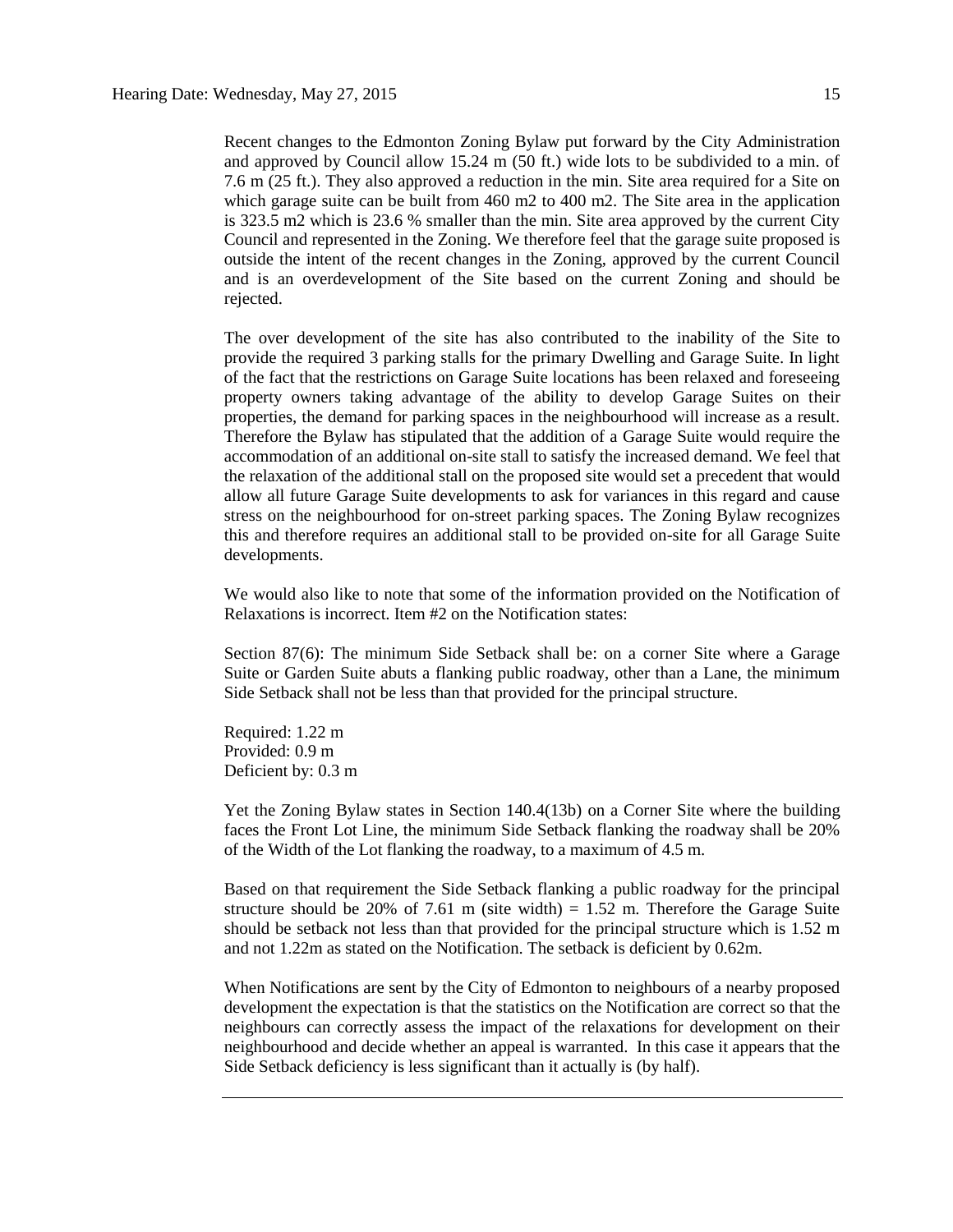#### SUBDIVISION AND DEVELOPMENT APPEAL BOARD OFFICER'S COMMENTS

A **Garage Suite** is a Discretionary Use in the RF3 Small Scale Infill Development Zone, Section 140.3(4).

Under Section 7.2(3), **Garage Suite** means an Accessory Dwelling located above a detached Garage (above Grade); or a single-storey Accessory Dwelling attached to the side or rear of, a detached Garage (at Grade). A Garage Suite is Accessory to a building in which the principal Use is Single Detached Housing. A Garage Suite has cooking facilities, food preparation, sleeping and sanitary facilities which are separate from those of the principal Dwelling located on the Site. A Garage Suite has an entrance separate from the vehicle entrance to the detached Garage, either from a common indoor landing or directly from the exterior of the structure. This Use Class does not include Secondary Suites or Garden Suites.

The submitted Site Plan shows that the proposed Garage Suite is 5.79 metres by 6.86 metres in size and is located 0.91 metres from the (north) Side Lot Line, 0.91 metres from the (south) Side Lot Line, 1.45 metres from the (east) Rear Lot Line, and 13.78 metres from the Principal Building to the west. Vehicular access to the proposed Garage is from the (east) rear Lane.

The plans show the proposed Suite is located on the second floor of the Garage and consists of a living room, a kitchen, a bedroom, and a mechanical room. Access to the proposed Suite is from an exterior staircase on the (west) elevation of the Garage.

This application was approved by the Development Officer subject to conditions.

Pursuant to Section 11.3 and 11.4 and subject to the right of appeal to the Subdivision and Development Appeal Board, Section 21.1, the Development Officer granted the following variances:

Section 110.4(8) states Garage Suites and Garden Suites shall comply with Section 87 of this Bylaw.

Section 87(1)(a) states the minimum Site Area for a Garage Suite (above Grade) shall be 400 square metres, except in the RR Zone, where it shall be 1.0 hectares, the GLD and GLG Zones, where it shall be 370 square metres, and the TSLR Zone, where it shall be 412 square metres.

### **The Development Officer determined the minimum Site Area for a Garage Suite is 400 square metres. The existing Site Area is 323.68 square metres, which is deficient by 76.32 square metres.**

Section 87(6)(c) states the minimum Side Setback shall be, on a corner Site where a Garage Suite or Garden Suite abuts a flanking public roadway, other than a Lane, the minimum Side Setback shall not be less than that provided for the principal structure.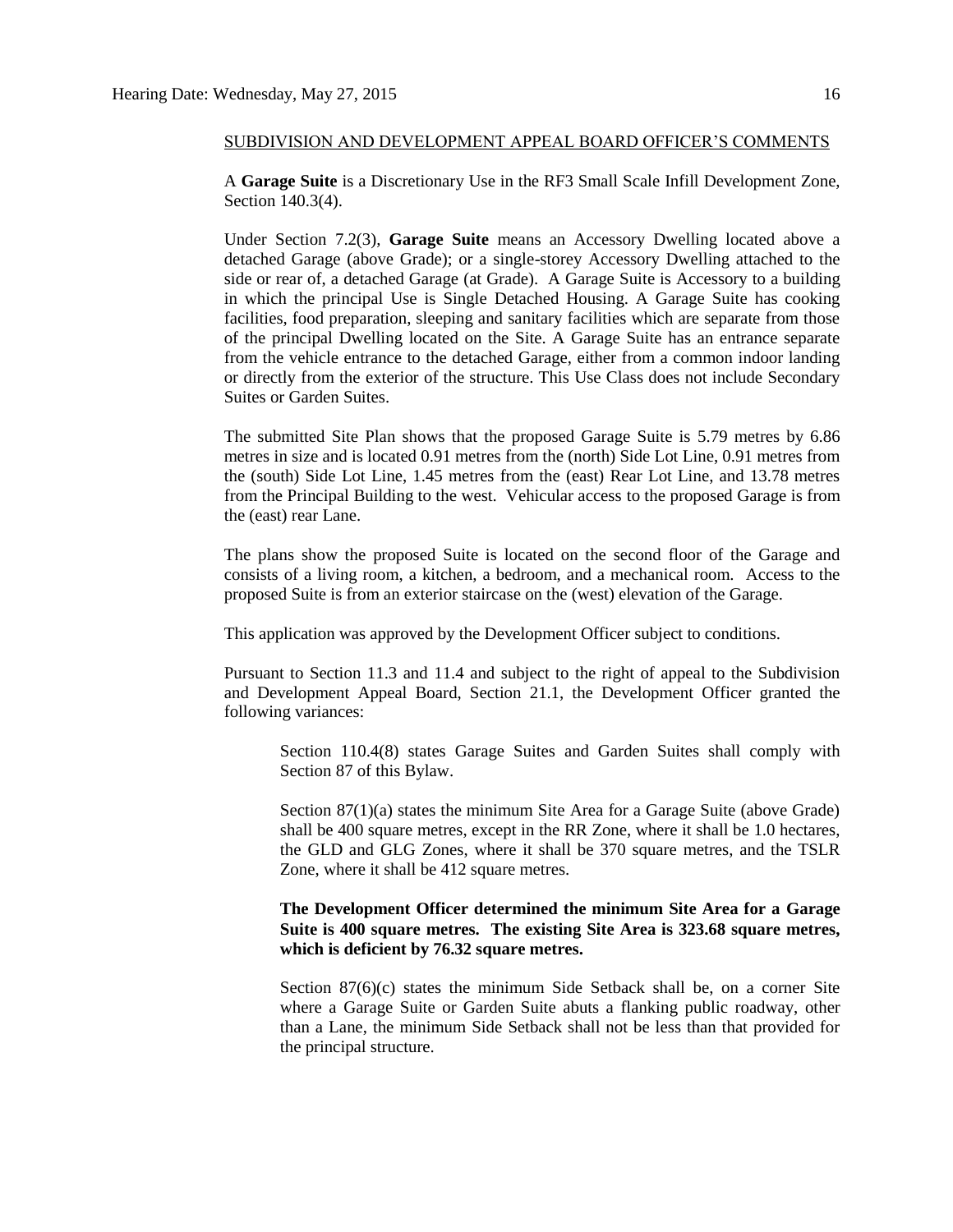**The Development Officer determined the required (north) Side Setback and the (south) Side Setback of the Principal Building is 1.22 metres. The Development Officer determined the proposed development provides a (north) Side Setback and (south) Side Setback of 0.9 metres and a relaxation of 0.30 metres for each Side Setback was granted.**

Section 54.2, Schedule  $1(A)(2)$  states for a Garage Suite, the minimum number of parking spaces required is 1 parking space per 2 Sleeping Units in addition to the parking requirements for primary Dwelling. Tandem Parking is allowed for Secondary Suites, Garage Suites and Garden Suites.

Section 54.2, Schedule 1(A)(3) states for Single Detached Housing, the minimum number of parking spaces required is 2 parking spaces per Dwelling, may be in tandem and may include 1 Garage space.

Where a Front Yard driveway provides access to a parking space that is not within the Front Yard, the Development Officer may consider this driveway as the provision of a second car parking space that is in tandem.

## **The Development Officer determined the required number of parking spaces is 3. The proposed development provides 2 parking spaces, and a relaxation of 1 parking space was granted.**

The decision of approval by the Development Officer has been appealed by an adjacent property owner located at 10550 - 126 Street.

Section 87 states Garage and Garden Suites shall be developed in accordance with the following regulations:

- 1. The minimum Site Area shall be as follows:
	- a. Garage Suite (above Grade): the minimum Site area shall be 400 square metres, except in the RR Zone, where it shall be 1.0 ha, the GLD and GLG Zones, where it shall be 370 square metres, and the TSLR Zone, where it shall be 412 square metres.
	- b. Garden Suite and Garage Suite (at Grade): the minimum Site area shall be [400](javascript:BSSCPopup()  [m2](javascript:BSSCPopup() except in the RR Zone, where it shall be 1.0 ha.
- 2. the maximum Height shall be as follows:
	- a. Garage containing a Garage Suite (above Grade):
		- i. [6.5 me](javascript:BSSCPopup()tres or up to [1.5 me](javascript:BSSCPopup()tres greater than the Height of the principal Dwelling as constructed at the time of the Development Permit Application, whichever is the lesser, where the building containing the Garage Suite has a roof slope of 4/12 (18.4°) or greater.
		- ii. [5.5 me](javascript:BSSCPopup()tres or up to [1.5 me](javascript:BSSCPopup()tres greater than the Height of the principal Dwelling as constructed at the time of the Development Permit Application, whichever is the lesser, where the building containing the Garage Suite has a roof slope of less than 4/12 (18.4°).
	- iii. notwithstanding (i) and (ii) above, in the case of the TSDR, TSLR and the GLG zones, the maximum height shall be [7.5metres.](javascript:BSSCPopup()
	- b. Garden Suite and Garage Suite (at Grade): the maximum height shall be 4.3 metres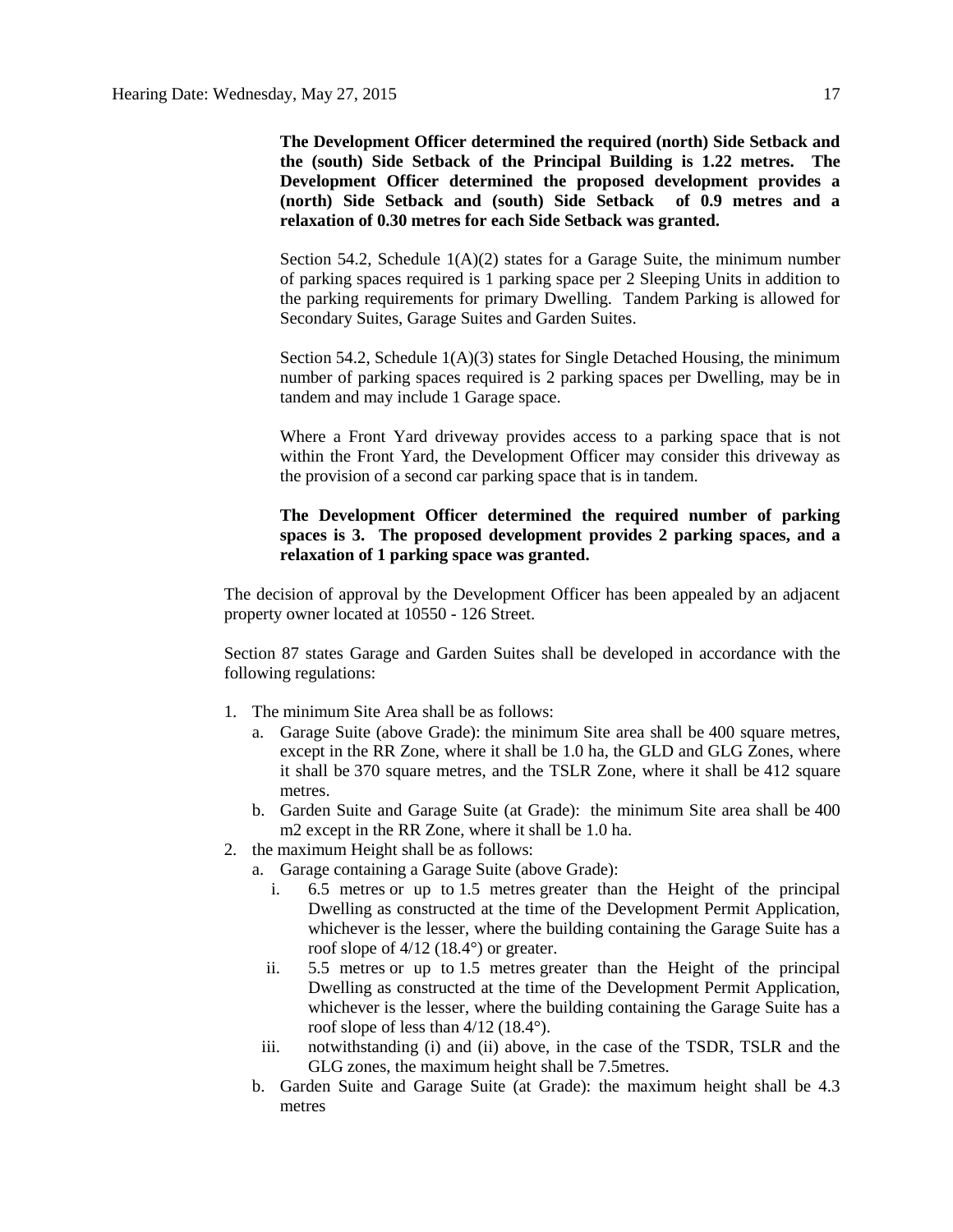- 3. the maximum Floor Area shall be:
	- a. 60 square metres for a Garage Suite (above Grade).
	- b. 50 square metres for a Garden Suite and for a Garage Suite (at Grade).
	- c. notwithstanding (a) and (b) above, the maximum Floor Area may be increased by up to 7.5 square metres, only where this additional floor area comprises the area of a Platform Structure associated with the Garage Suite or Garden Suite.
- 4. the minimum Floor Area of a Garage Suite or Garden Suite shall be 30 square metres.
- 5. the minimum Site Width for a Garage Suite or Garden Suite shall be the same as the minimum Site Width for the Zone.
- 6. the minimum Side Setback shall be:
	- a. for that portion of a detached Garage that contains a Garage Suite, the same as that for the principal Dwelling in the applicable Zone.
	- b. for a Garden Suite, the same as that for the principal Dwelling in the applicable Zone.
	- c. on a corner Site where a Garage Suite or Garden Suite abuts a flanking public roadway, other than a Lane, the minimum Side Setback shall not be less than that provided for the principal structure.
- 7. the minimum distance between a detached Garage containing a Garage Suite, and a Garden Suite and the principal Dwelling on the same Site, shall be 4 metres.
- 8. windows contained within the Garage Suite portion of the detached Garage or the Garden Suite shall be placed and sized such that they minimize overlook into Yards and windows of abutting properties through one or more of the following:
	- a. off-setting window placement to limit direct views of abutting rear or side yard amenity areas, or direct view into a Garage Suite or Garden Suite window on an abutting Site;
	- b. strategic placement of windows in conjunction with landscaping or the placement of other accessory buildings; and
	- c. placing larger windows such as living room windows, to face a lane, a flanking street, or the larger of any Side Yard abutting another property.
	- d. no decks on Garage Suite or Garden Suite roofs shall be allowed.
- 9. Platform Structures, including balconies, shall be allowed as part of a Garage Suite developed above a detached Garage only where the balcony faces the lane or a flanking roadway.
- 10. only one of a Secondary Suite, Garage Suite or Garden Suite may be developed in conjunction with a principal Dwelling.
- 11. notwithstanding the definition of Household within this Bylaw, the number of unrelated persons occupying a Garage Suite or Garden Suite shall not exceed three.
- 12. a Garage Suite or Garden Suite shall not be allowed within the same Site containing a Group Home or Limited Group Home, or a Major Home Based Business and an associated principal Dwelling, unless the Garage Suite or Garden Suite is an integral part of a Bed and Breakfast Operation in the case of a Major Home Based Business.
- 13. where Garage Suites or Garden Suites are Discretionary within the applicable Zone, the Development Officer may exercise discretion in considering a Garage Suite having regard to:
	- a. compatibility of the Use with the siting, Grade elevations, Height, roof slopes and building types and materials characteristic of surrounding low density ground-oriented housing and development;
	- b. the effect on the privacy of adjacent properties;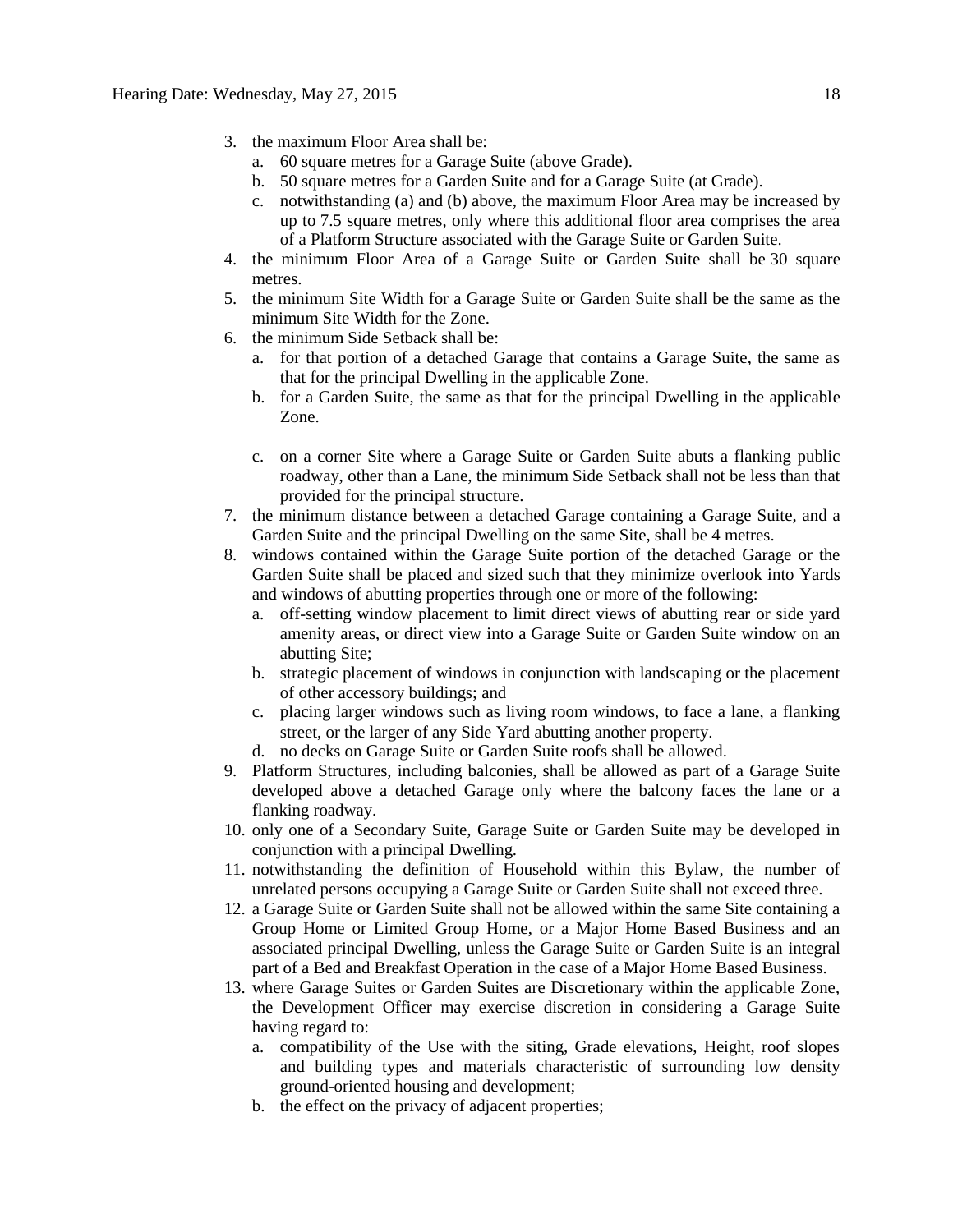- c. the policies and guidelines for Garage Suites and Garden Suites contained in a Statutory Plan for the area.
- 14. a Garage Suite or Garden Suite shall not be subject to separation from the principal Dwelling through a condominium conversion or subdivision.
- 15. Garage Suites and Garden Suites shall not be included in the calculation of densities in this Bylaw.
- 16. notwithstanding Garage Suites and Garden Suites being listed as Permitted or Discretionary Uses within any Zone, they shall be subject to the regulations of the Edmonton- Strathcona County Joint Planning Study Area Secondary and Garage Suites Overlay in [Section 822](http://webdocs.edmonton.ca/InfraPlan/zoningbylaw/ZoningBylaw/Part2/Overlays/822_822_Edmonton_Strathcona_County_Joint_Planning_Study_Area_Secondary_and_Garage_Suites_Overlay.htm) of this Bylaw.

Under Section 6.1(92), **Site** means an area of land consisting of one or more abutting Lots.

Under Section 6.1(19), **Corner Site** means an area of land consisting of one or more adjacent Lots where at least one Lot is:

- a. located at the intersection of two public roadways, other than Lanes; or
- b. abuts a public roadway, other than a Lane, which changes direction at any point where it abuts the Site;

provided that in both cases the Site shall not be considered a Corner Site where the contained angle formed by the intersection or change of direction is an angle of more than 135 degrees. In the case of a curved corner, the angle shall be determined by the lines tangent to the property line abutting the public roadways, provided the roadway is not a Lane, at the point which is the extremity of that property line. In the case of a curved corner, the point which is the actual corner of the Site shall be that point on the property line abutting the public roadway, provided the roadway is not a Lane, which is nearest to the point of intersection of the tangent lines.

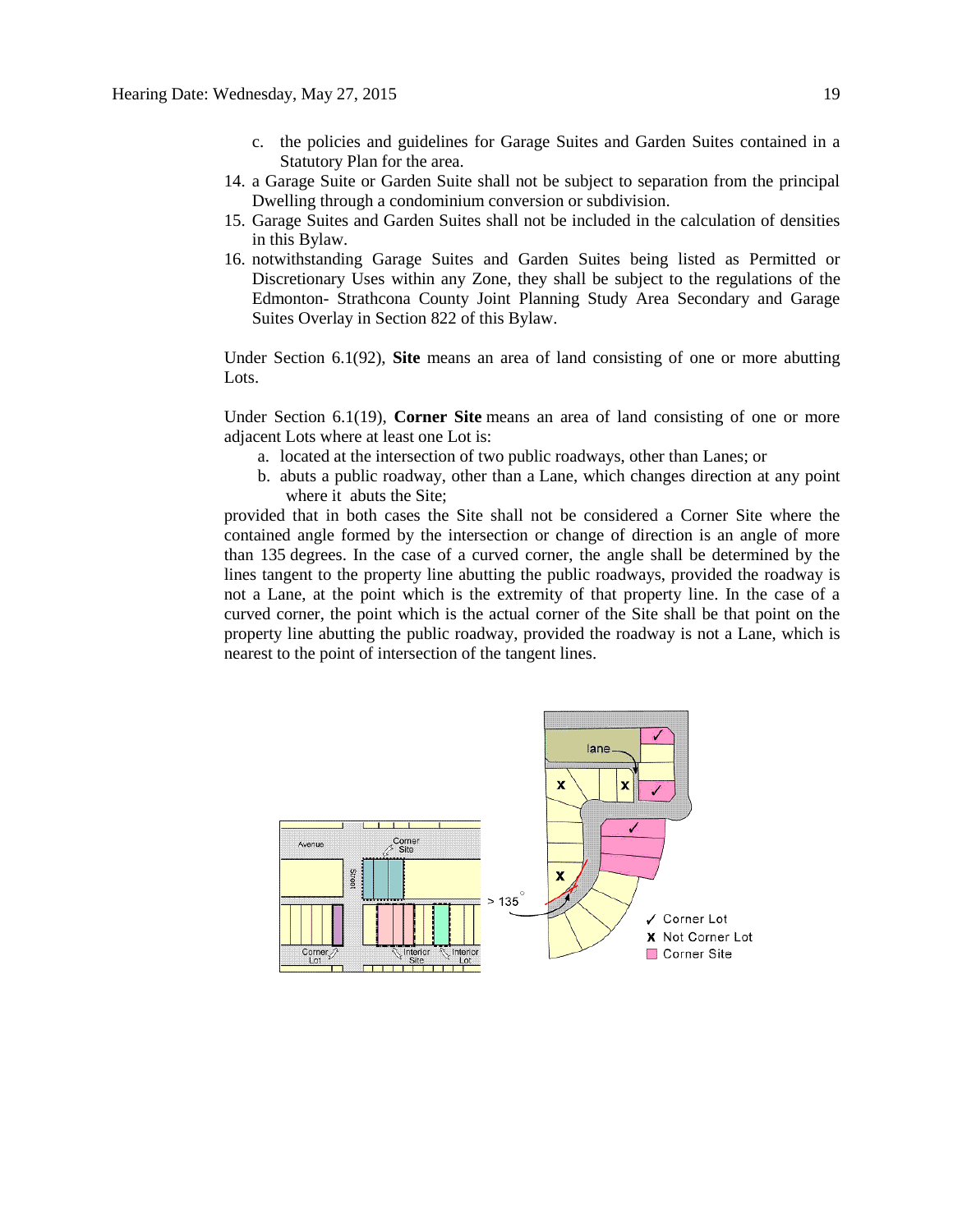Under Section 6.1(90), **Side Setback** means the distance that a development or a specified portion of it, must be set back from a Side Lot Line. A Side Setback is not a Side Yard, Amenity Space or Separation Space.



Under Section 6.1(100), **Tandem Parking** means two parking spaces, one behind the other, with a common or shared point of access to the manoeuvring aisle.

Section 814.1 states the purpose of the Mature Neighbourhood Overlay is to ensure that new low density development in Edmonton's mature residential neighbourhoods is sensitive in scale to existing development, maintains the traditional character and pedestrian-friendly design of the streetscape, ensures privacy and sunlight penetration on adjacent properties and provides opportunity for discussion between applicants and neighbouring affected parties when a development proposes to vary the Overlay regulations.

Section 140.1 states the purpose of the RF3 Small Scale Infill Development Zone is to provide for Single Detached Housing and Semi-detached Housing while allowing smallscale conversion and infill redevelopment to buildings containing up to four Dwellings, and including Secondary Suites under certain conditions.

#### NOTICE TO APPLICANT/APPELLANT

Provincial legislation requires that the Subdivision and Development Appeal Board issue its official decision in writing within fifteen days of the conclusion of the hearing. Bylaw No. 11136 requires that a verbal announcement of the Board's decision shall be made at the conclusion of the hearing of an appeal, but the verbal decision is not final nor binding on the Board until the decision has been given in writing in accordance with the Municipal Government Act.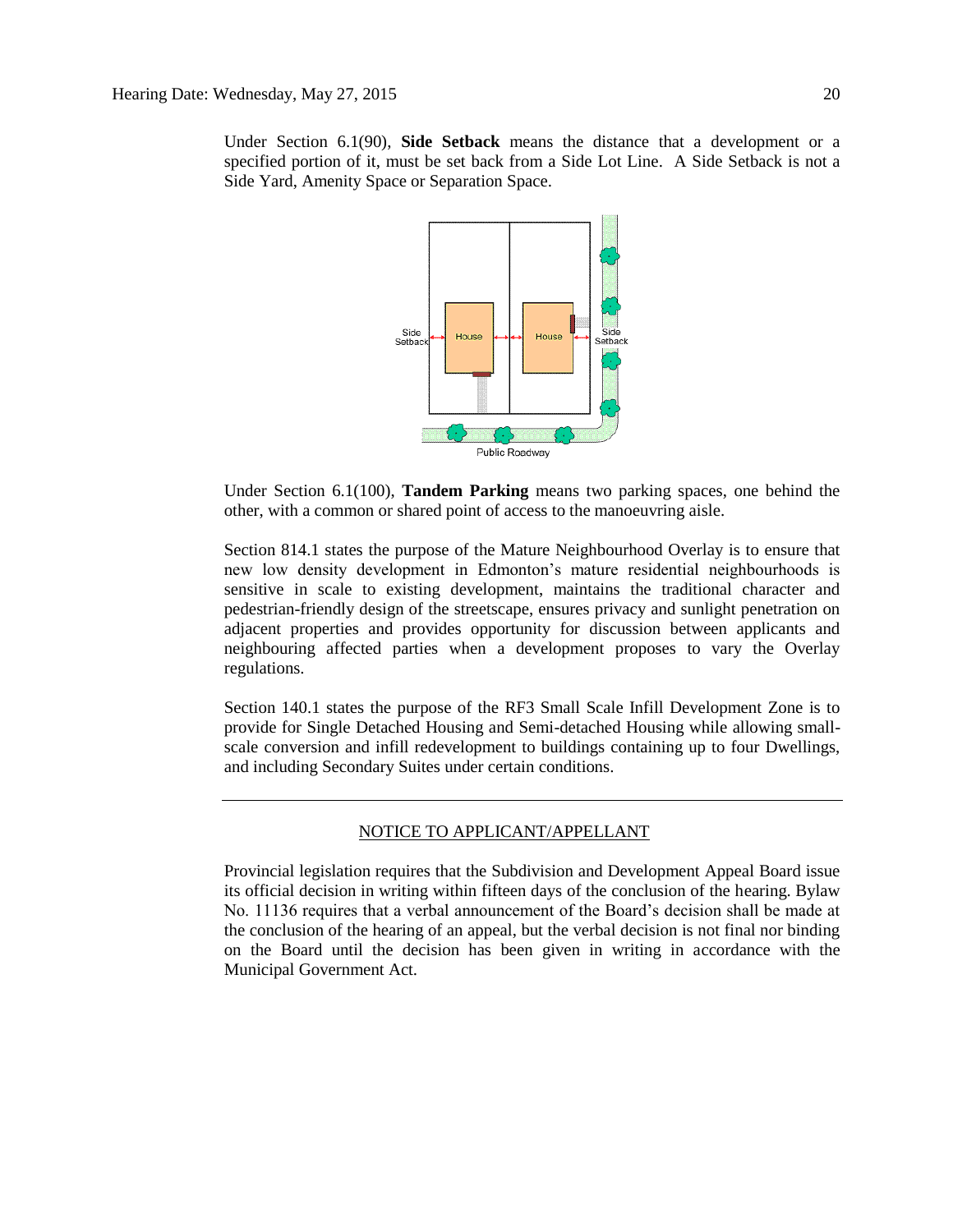